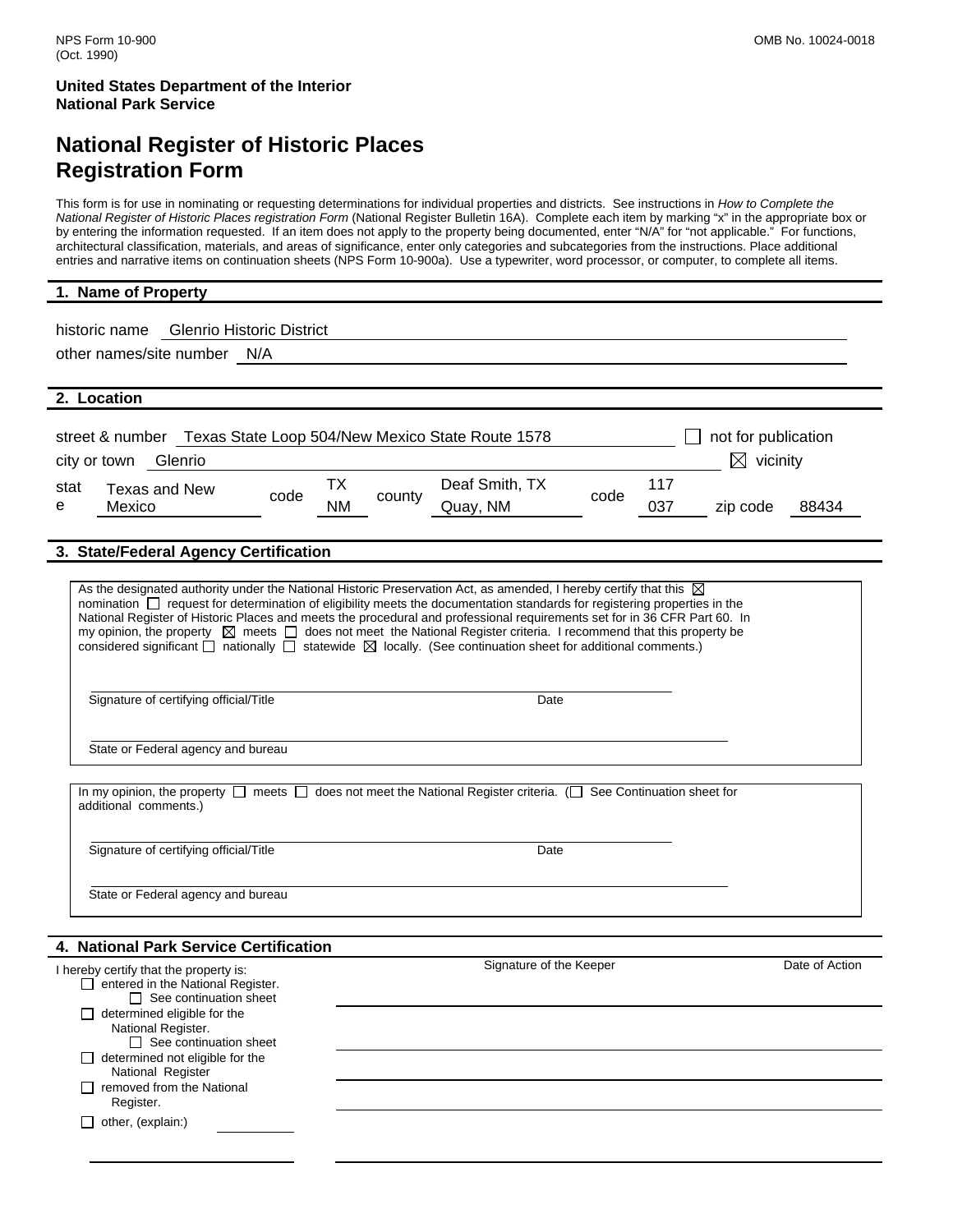## **5. Classification**

 Deaf Smith, Texas Quay, New Mexico

| <b>Ownership of Property</b><br>(Check as many boxes as<br>apply)                                                  | <b>Category of Property</b><br>(Check only one box) |                                                                  | <b>Number of Resources within Property</b><br>(Do not include previously listed resources in count) |  |  |
|--------------------------------------------------------------------------------------------------------------------|-----------------------------------------------------|------------------------------------------------------------------|-----------------------------------------------------------------------------------------------------|--|--|
| private<br>public-local                                                                                            | building(s)<br>district<br>$\boxtimes$              | Contributing                                                     | Noncontributing                                                                                     |  |  |
| public-State                                                                                                       | site                                                | 12                                                               | $\mathbf 0$<br>buildings                                                                            |  |  |
| public-Federal                                                                                                     | structure                                           |                                                                  | sites                                                                                               |  |  |
|                                                                                                                    | object                                              | 4                                                                | 4<br>structures                                                                                     |  |  |
|                                                                                                                    |                                                     | $\mathbf 0$                                                      | $\boldsymbol{0}$<br>objects                                                                         |  |  |
|                                                                                                                    |                                                     | 16                                                               | $\overline{4}$<br>Total                                                                             |  |  |
| Name of related multiple property listing<br>(Enter "N/A" if property is not part of a multiple property listing.) |                                                     | in the National Register                                         | <b>Number of Contributing resources previously listed</b>                                           |  |  |
| Historic and Architectural Resources of Route 66<br>through New Mexico; Route 66 in Texas MPS                      |                                                     | 1                                                                |                                                                                                     |  |  |
| 6. Function or Use                                                                                                 |                                                     |                                                                  |                                                                                                     |  |  |
| <b>Historic Functions</b><br>(Enter categories from instructions)                                                  |                                                     | <b>Current Functions</b><br>(Enter categories from instructions) |                                                                                                     |  |  |
| DOMESTIC: single dwelling                                                                                          |                                                     | DOMESTIC: single dwelling                                        |                                                                                                     |  |  |
| DOMESTIC: secondary structure                                                                                      |                                                     | DOMESTIC: secondary structure                                    |                                                                                                     |  |  |
| DOMESTIC: hotel = motel                                                                                            |                                                     | TRANSPORTATION: road-related: roadbed                            |                                                                                                     |  |  |
| COMMERCE/TRADE: specialty store                                                                                    |                                                     | AGRICULTURE/SUBSISTENCE: animal facility                         |                                                                                                     |  |  |
| <b>COMMERCE/TRADE: restaurant</b>                                                                                  |                                                     | VACANT/NOT IN USE                                                |                                                                                                     |  |  |
| TRANSPORTATION: road-related: roadbed                                                                              |                                                     |                                                                  |                                                                                                     |  |  |
|                                                                                                                    |                                                     |                                                                  |                                                                                                     |  |  |
|                                                                                                                    |                                                     |                                                                  |                                                                                                     |  |  |
| 7. Description                                                                                                     |                                                     |                                                                  |                                                                                                     |  |  |
| <b>Architectural Classification</b><br>(Enter categories from instructions)                                        |                                                     | <b>Materials</b><br>(Enter categories from instructions)         |                                                                                                     |  |  |
| LATE 19TH AND EARLY 20TH CENTURY<br>AMERICAN MOVEMENTS: Bungalow/Craftsman                                         |                                                     | foundation CONCRETE                                              |                                                                                                     |  |  |
| MODERN MOVEMENT: Moderne                                                                                           |                                                     | CONCRETE<br>walls                                                |                                                                                                     |  |  |
| <b>NO STYLE</b>                                                                                                    |                                                     | <b>WOOD</b>                                                      |                                                                                                     |  |  |
|                                                                                                                    |                                                     | <b>ASPHALT</b><br>roof                                           |                                                                                                     |  |  |
|                                                                                                                    |                                                     | <b>CONCRETE</b><br>other                                         |                                                                                                     |  |  |
|                                                                                                                    |                                                     |                                                                  |                                                                                                     |  |  |

#### **Narrative Description**

(Describe the historic and current condition of the property on one or more continuation sheets.)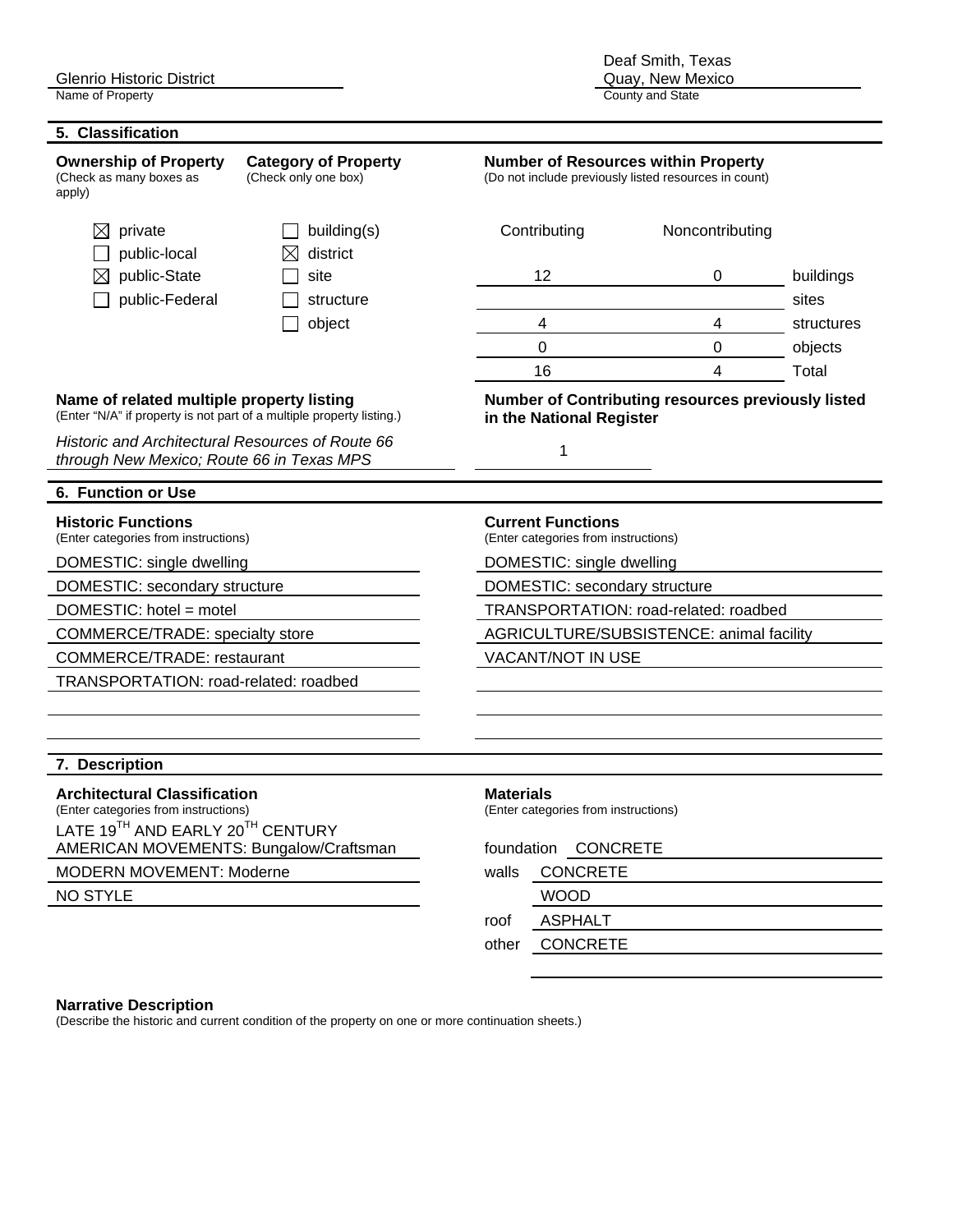#### **8. Statement of Significance**

**Applicable National Register Criteria**<br>(Mark "x" in one or more boxes for the criteria qualifying the property (Enter categories from instructions) (Mark "x" in one or more boxes for the criteria qualifying the property for National Register listing.)

- $\boxtimes$  A Property is associated with events that have made ARCHITECTURE a significant contribution to the broad patterns of TRANSPORTATION our history.
- **B** Property is associated with the lives of persons significant in our past.
- $\boxtimes$  **C** Property embodies the distinctive characteristics of a type, period, or method of construction or represents the work of a master, or possesses high artistic values, or represents a significant and distinguishable entity who's components lack **Period of Significance** individual distinction. ca. 1910 – 1956
- $\Box$  **D** Property has yielded, or is likely to yield, information important in prehistory or history.

#### **Criteria Considerations** N/A **Significant Dates**

(Mark "x" in all boxes that apply.) 1926

Property is:

- **A** owned by a religious institution or used for religious purposes.
- **B** removed from its original location. (complete if Criterion B is marked)
- **C** moved from its original location.
- □ **D** a cemetery. N/A
- **E** a reconstructed building, object, or structure.
- **F** a commemorative property
- **G** less than 50 years of age or achieved significance Unknown within the past 50 years.

#### **Narrative Statement of Significance**

(Explain the significance of the property on one or more continuation sheets.)

#### **9. Major Bibliographical References**

#### **Bibliography**

(Cite the books, articles, and other sources used in preparing this form on one or more continuation sheets.)

#### **Previous documentation on file (NPS):** N/A **Primary location of additional data:**

- $\Box$  preliminary determination of individual listing (36  $\Box$  State Historic Preservation Office CFR 67) has been requested **Other State Agency**
- $\Box$  Previously determined eligible by the National  $\Box$  Local Government Register **Network Register Network Network Network Network Network Network Network Network Network**
- $\Box$  designated a National Historic Landmark  $\Box$  Other
- Forecorded by Historic American Buildings Survey Name of repository: #
	- recorded by Historic American Engineering Record #

## Deaf Smith, Texas Quay, New Mexico

#### **Significant Person**

N/A

### **Cultural Affiliation**

#### **Architect/Builder**

- 
- 
- □ previously listed in the National Register <br> **Example Federal Agency** *National Park Service, Santa Fe, NM* 
	-
	-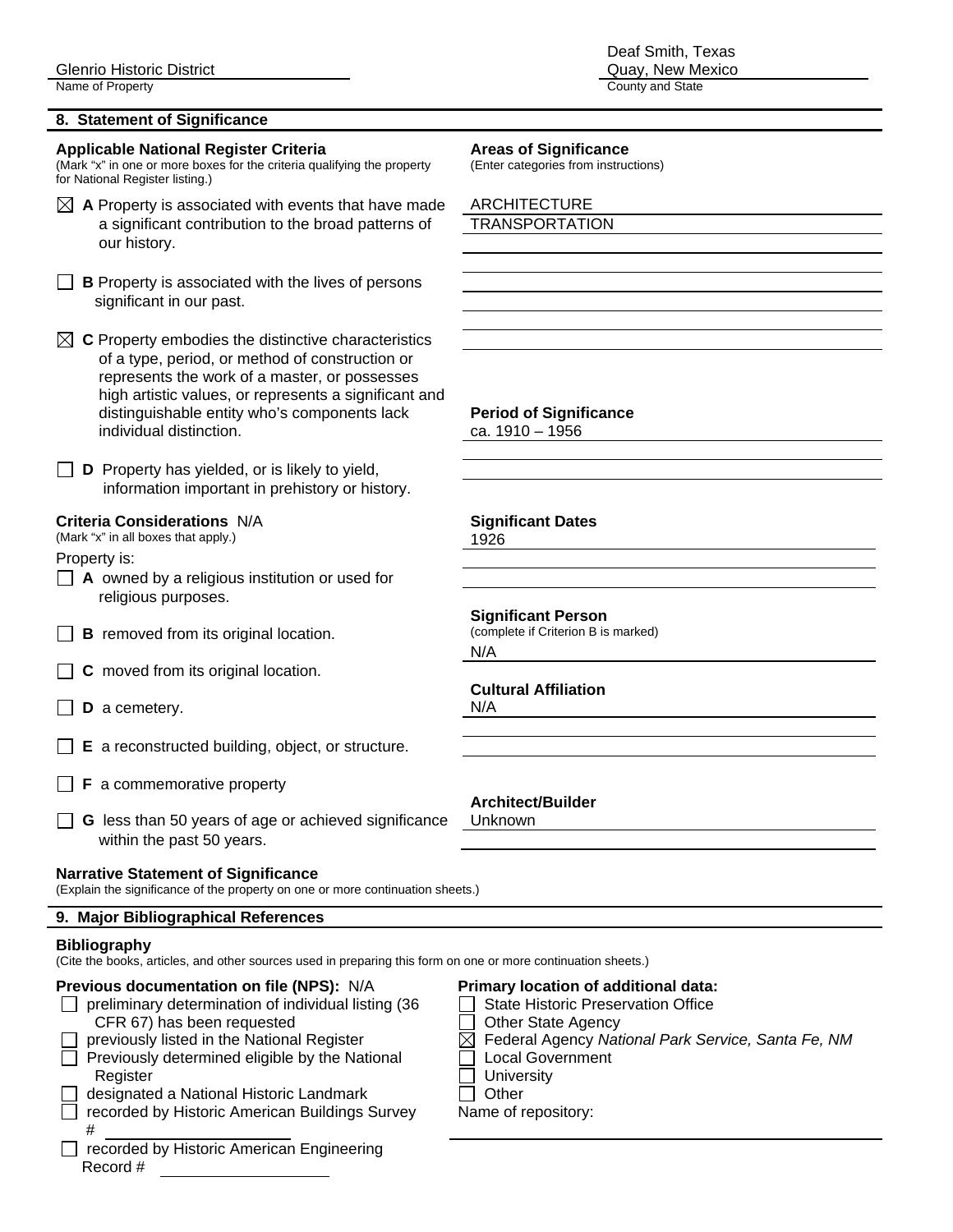**10. Geographical Data** 

**Acreage of Property** 31.7 acres

#### **UTM References**

(place additional UTM references on a continuation sheet.)

| ن ا  | 678085  | 3894655  | ںו   | 678765  | 3894555  |
|------|---------|----------|------|---------|----------|
| Zone | Easting | Northing | Zone | Easting | Northing |
| ◡    | 678745  | 3894675  | ںו   | 678150  | 3894405  |

#### **Verbal Boundary Description**

(Describe the boundaries of the property on a continuation sheet.)

#### **Boundary Justification**

(Explain why the boundaries were selected on a continuation sheet.)

#### **11. Form Prepared By**

| name/title Philip Thomason                    |                               |
|-----------------------------------------------|-------------------------------|
| organization Thomason and Associates          | November 7, 2005<br>date      |
| street & number 1907 21 <sup>st</sup> Ave. S. | telephone 615-385-4960        |
| Nashville<br>city or town                     | TN<br>zip code 37212<br>state |

#### **Additional Documentation**

submit the following items with the completed form:

#### **Continuation Sheets**

#### **Maps**

See attached *Glenrio, N.Mex. — Tex.* USGS quadrangle map.

#### **Photographs**

Representative **black and white photographs** of the property.

#### **Additional items**

(Check with the SHPO) or FPO for any additional items

#### **Property Owner**

(Complete this item at the request of SHPO or FPO.)

name List of property owners maintained by the Texas Historical Commission and the New Mexico Historic Preservation Division.

| street & number | telephone |          |  |  |
|-----------------|-----------|----------|--|--|
| city or town    | state     | zip code |  |  |

**Paperwork Reduction Act Statement:** This information is being collected for applications to the National Register of Historic Places to nominate properties for listing or determine eligibility for listing, to list properties, and to amend existing listing. Response to this request is required to obtain a benefit in accordance with the National Historic Preservation Act, as amended (16 U.S.C. 470 *et seq.*)

**Estimated Burden Statement:** Public reporting burden for this form is estimated to average 18.1 hours per response including time for reviewing instructions, gathering and maintaining data, and completing and reviewing the form. Direct comments regarding this burden estimate or any aspect of this form to the Chief, Administrative Services Division, National Park Service, P. O. Box 37127, Washington, DC 20013-7127; and the Office of Management and Budget, Paperwork Reductions Projects (1024-0018), Washington, DC 20303.

 Deaf Smith, TX Quay, New Mexico

 $\Box$  See continuation sheet

Name of Property **County and State**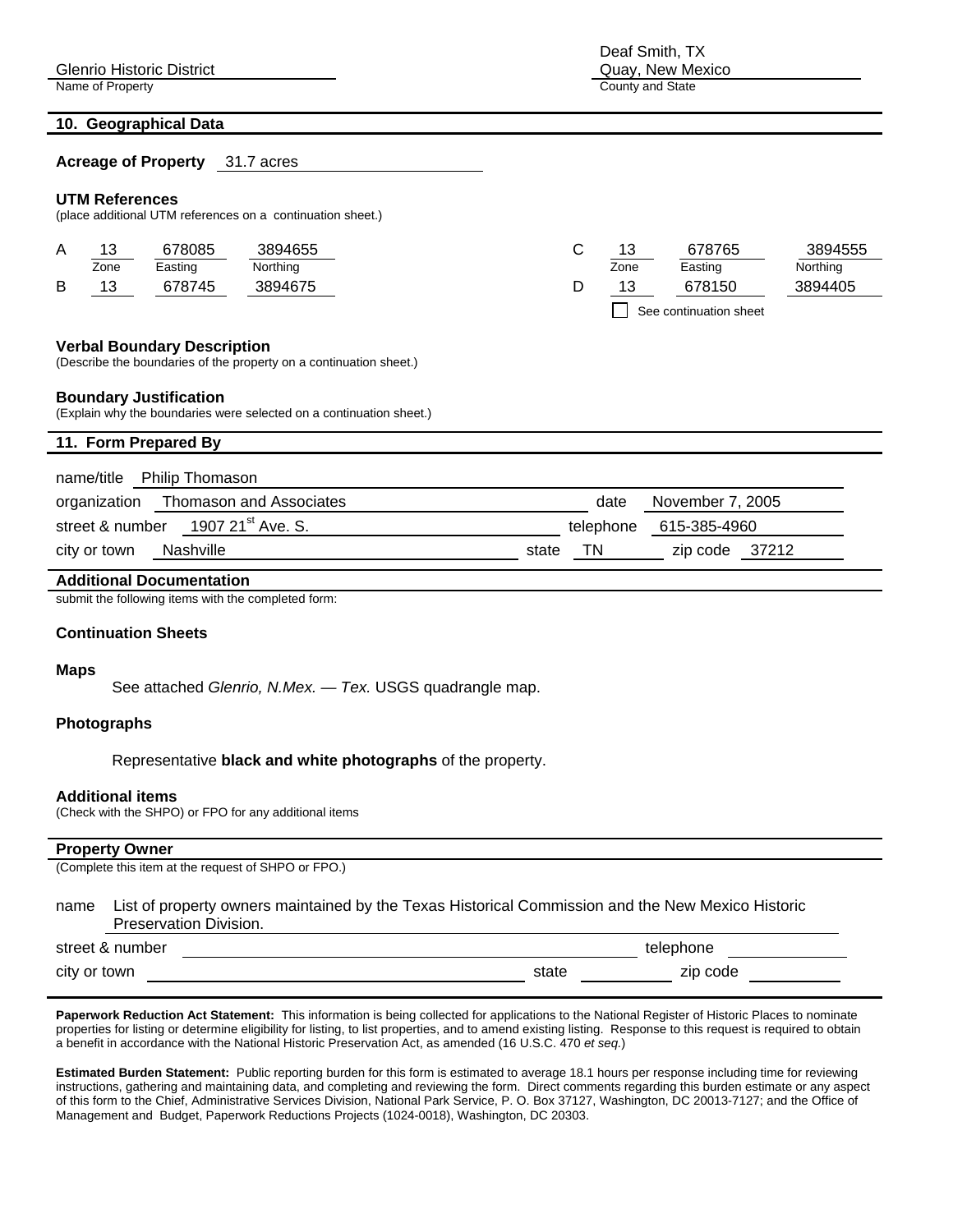# **National Register of Historic Places Continuation Sheet**

Section number 7 Page 1

Glenrio Historic District Deaf Smith County, Texas/Quay County, New Mexico

### **DESCRIPTION**

Glenrio straddles the New Mexico and Texas state lines along the historic roadbed of Route 66. The former Route 66 stopover is located at an altitude of 4,286 feet and is 73 miles west of Amarillo, Texas and 41 miles east of Tucumcari, New Mexico. The community is located in the northwest corner of Deaf Smith County, Texas and on the eastern edge of Quay County, New Mexico. Glenrio is situated in the High Plains or *Llano Estacado* region composed of undulating topography of open scrub desert vegetation. Interstate 40, completed through this area in 1975, realigned the highway 0.2 north of Glenrio. The interstate bypassed Glenrio entirely, resulting in a gradual closing of all businesses along Route 66. With the rapid loss of commerce most buildings were abandoned and several demolished. Today, only a handful of residents remain in Glenrio.

The Glenrio Historic District includes all of the remaining buildings, structures and roadbed historically associated with the early railroad town and the mid-20<sup>th</sup> century activity along U.S. 66. The district contains approximately 14.8 acres and within the boundary are twelve contributing buildings and four contributing structures. The district contains a ca. 1980 horse corral and three ca. 1980 metal agricultural buildings, which are non-contributing. One property is currently listed on the National Register of Historic Places — the section of Route 66 from the New Mexico state line to the west. This property was listed on the National Register in 1994 as part of the listing of Route 66 from Glenrio to San Jon.

Glenrio started as a railroad town on the Rock Island Railroad and sustained a population of a hundred in the 1910s. As its prosperity began to wane as a railroad community, the construction of U.S. 66 through town in the 1920s brought new businesses and a new commercial area evolved along the highway. Only one property, the Angel House, remains from the early 1900s and reflects Glenrio's original development as a railroad town. Constructed of stone in ca.1910, it housed during the 1930s and '40s employees working at businesses owned by John Wesley Ferguson family.

The remaining properties were built after ca. 1925 when U.S. 66 was routed through the community. Originally part of the Ozark Trails highway system, this roadbed was one of the first east/west highways built through the Panhandle area of Texas. In 1926, with the federal uniform numbering of highways, this alignment became U.S. 66. By the mid-1930s U.S. 66 had been improved as a continuous two-lane paved highway across Texas and New Mexico. Numerous businesses were built along the northern right-of-way in Glenrio, and by the 1960s, the community boasted two motels, three restaurants, and at least seven gas stations. Construction along the southern right-of-way was limited due to the Rock Island Line Railroad.

The buildings and structures built along Route 66 in Glenrio reflect both national trends in roadside architecture along with the use of local building materials. The oldest commercial buildings in the district are the State Line Bar and associated Motel and the Boyles Mobil Gas Station, constructed ca. 1925-30. These buildings are of frame and adobe construction with exterior walls of smooth stucco. The buildings were constructed in simple rectangular forms and lack decorative detailing. The State Line Bar was remodeled ca. 1960 with the addition of a concrete block veneer on the main façade. All three of these buildings were constructed for owner, John Wesley Ferguson.

In 1939, businessman Homer Ehresman purchased the State Line Bar and operated it for several years before selling the property to Joseph Brownlee. Ehresman then constructed the State Line Café and Gas Station and Texas Longhorn Motel in 1953-1955 on the property just east of the State Line Bar. Both buildings are made of concrete block and reflect commercial roadside architecture of the period. The café and gas station were housed within a one-story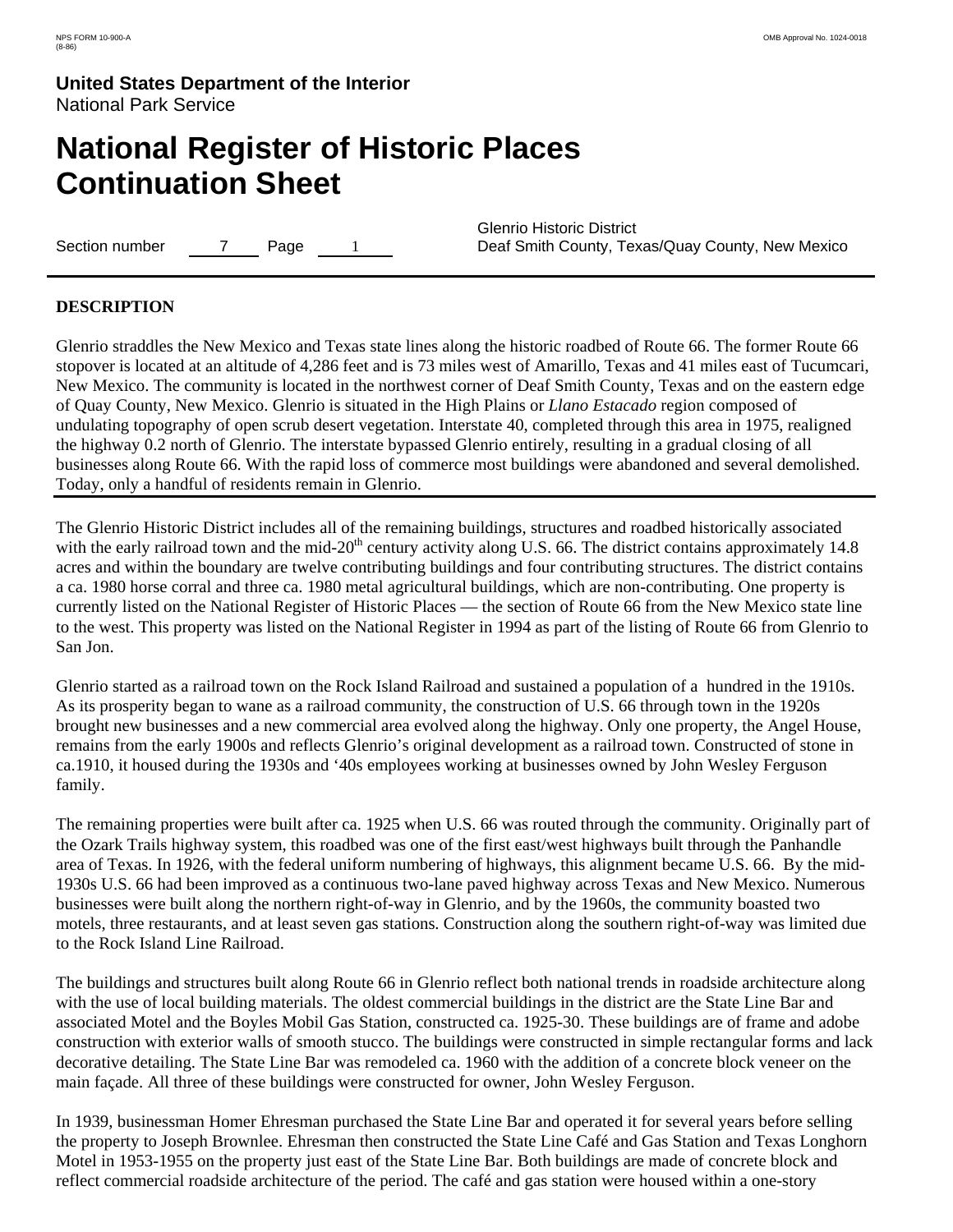# **National Register of Historic Places Continuation Sheet**

|                |      | <b>Glenrio Historic District</b>                 |
|----------------|------|--------------------------------------------------|
| Section number | Page | Deaf Smith County, Texas/Quay County, New Mexico |

building with a gable roof and large steel windows. A garage bay was incorporated into the west section of the building. The building lacks allusions to a particular style and is utilitarian in design. The Texas Longhorn Motel took on a "U" shape and is one-story with a gable roof. Like many motels of the 1950s it was built with wide eaves supported by wrought-iron posts to provide shelter to the walkway beneath. The building retains original wood doors and steel casement windows. J.W. Ferguson Jr. erected another gas station which still stands on the New Mexico side of Glenrio. Completed in 1946, this building is of concrete block, frame and adobe construction.

Joseph Brownlee, a Glenrio native, built another cluster of buildings in the 1950s. In addition to owning and operating the State Line Bar, Brownlee built a Texaco Gas Station and diner between 1950 and 1952. Both of these buildings were influenced by the Art Moderne style of the mid-20<sup>th</sup> century. In the Texaco gas station this influence is limited to the curved vertical panels on top of the drive-thru bay. The diner displays a more pronounced influence of this style with its curved concrete corner walls and curved metal canopy above the storefront. Both of these buildings are well preserved and possess much of their original integrity. Nearby is the Joseph Brownlee House, a ca. 1930 Bungalow moved to this location from Amarillo and remodeled in 1950.

At least four additional buildings are known to have existed in this area of Glenrio before 1970: two gas stations, a garage and a dance hall/bar. The Chevron Gas Station at Glenrio was moved to the I-40 interchange in 1975 but its foundations remain evident. The other three buildings were razed or burned and only their foundations are visible.

Today, Glenrio is a popular stop for travelers along Route 66. Now designated as State Loop 504, Route 66's four-lane divided highway extends over a mile from the interchange through Glenrio. The abandoned buildings provide a strong sense of time and place of a mid- $20<sup>th</sup>$  century highway stopover. Only two of the buildings are occupied: the Joseph Brownlee House and the office section of the Texas Longhorn Motel. The remaining buildings are closed.

### **INDIVIDUAL PROPERTY DESCRIPTIONS**

The following properties are described going east to west along Route 66 in Glenrio. The district is linear in form along the north-right-of-way of the highway.

### **TEXAS RESOURCES**

### **Texas Route 66 Roadbed (State Loop 504)**

The first road through Glenrio was a dirt track which was gradually improved in the 1920s as part of the Ozark Trails highway. In 1926, the alignment was federally designated as U.S. 66, with a two-lane paved road completed through Glenrio by the late 1920s. Due to extensive traffic and commercial activity in Glenrio in the 1950s, Route 66 was widened to four-lanes with a concrete median added on the New Mexico side (Photos 1-4). This asphalt-surfaced, fourlane highway remains extant and is approximately 125' in width. The roadbed is in good condition. (Contributing Structure)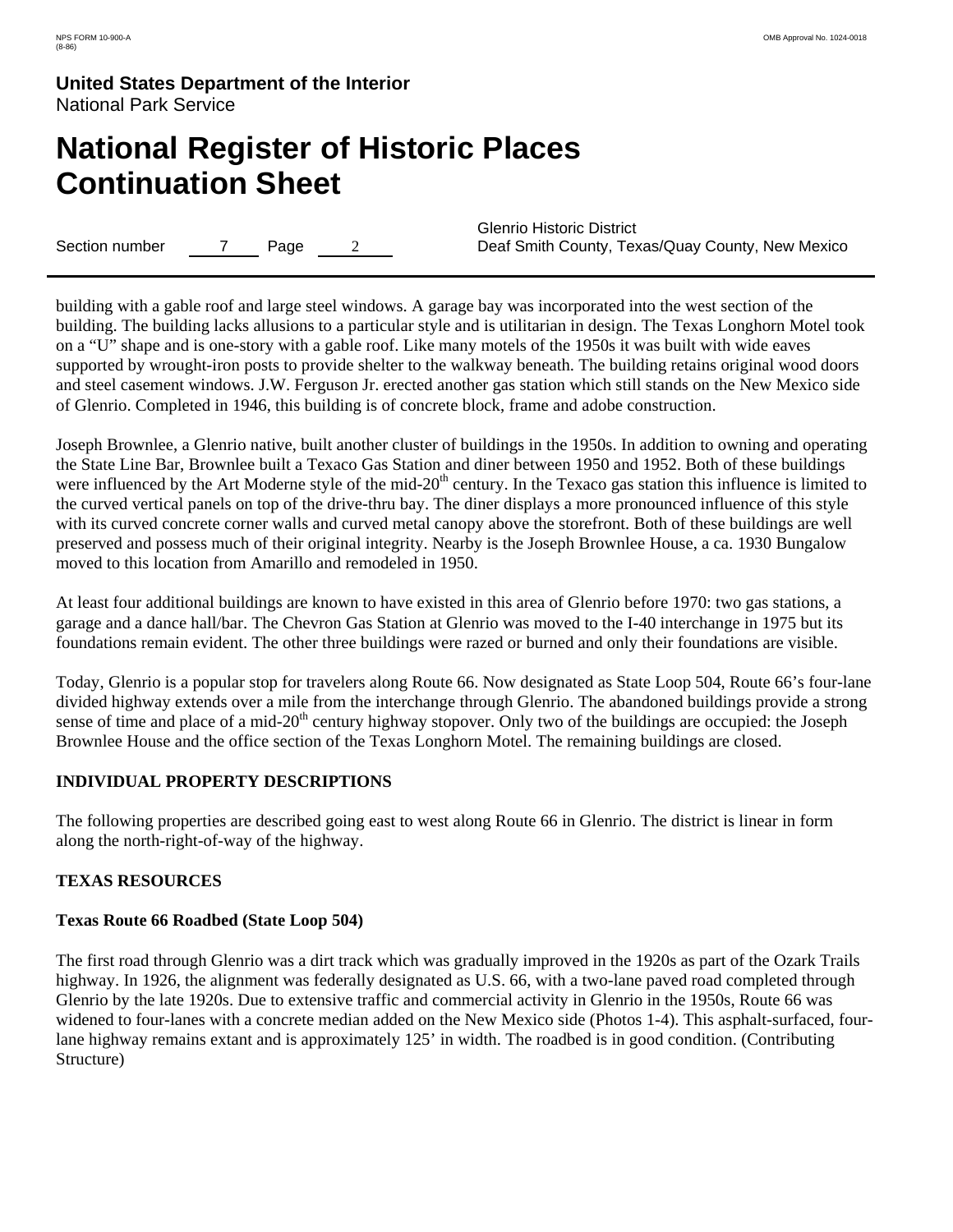# **National Register of Historic Places Continuation Sheet**

Section number 7 Page 3

Glenrio Historic District Deaf Smith County, Texas/Quay County, New Mexico

#### **Joseph (Joe) Brownlee House**

This dwelling was originally built ca. 1930 in Amarillo, Texas and moved to this location by Joseph Brownlee in 1950 (Photo 6). The dwelling is a gable-front Bungalow with a crimpled metal gable roof, an exterior of aluminum siding and a poured concrete foundation. Following its relocation the house was remodeled with wrought-iron porch posts and the addition of a faux stone veneer on the main façade beneath the porch. The main façade has a gable-front porch with wrought-iron posts on original concrete piers. This façade has two entrances, which have original three-vertical light, paneled glass and wood doors. Windows are original one-over-one rectangular wood sash. At the roofline are purlins. On the projecting bay of the main façade is a large fixed window added in 1950. Attached on the northeast corner of the house is a frame and stucco wing and shed roof wing with a faux stone exterior added after the relocation in 1950. Attached to the east façade of the stuccoed wing is a corrugated metal garage. At the rear of the house is a corrugated metal shed roof wing

Two outbuildings are associated with the house: a contributing garage built in 1950. The garage is located approximately 40' to the southeast of the dwelling and is a one-story frame building (Photo 7). It has a concrete block foundation, gable roof of wood shingles and exterior of shiplap siding. The original glass and wood paneled garage door remains extant but is in poor condition. On the west façade of the garage is a ca. 1970, two-light aluminum window. On the east façade of the garage is a fenced-in dog compound. (One Contributing Building and One Contributing Structure)

### **Texaco Gas Station**

Approximately 40' to the southwest of the Joseph Brownlee House is a gas station built in 1950 (Photo 8). This gas station is of concrete block construction and has a poured concrete foundation, flat roof and exterior of painted concrete block. The main (south) façade has a metal and wood drive-thru bay. This bay rests on a concrete pad and the canopy above displays curved corners. The soffit panel of the canopy is of aluminum and the roof is of wood and aluminum. The canopy is supported by two steel posts. The steel posts rest on an gas pump island made of poured concrete. The circular depressions for three gas pumps remain intact. Approximately 13' south of the island is another oval concrete island with the remnants of three gas pumps.

The building entered on its main façade with an original two-light and single panel steel and glass door. Flanking this entrance are two original eight-light steel and glass windows. These windows have two hopper panels in the top lights. The main façade reveals original sixteen-light glass and wood paneled overhead track garage door. On the east elevation is an original twelve-light steel and glass window, which opens onto the office area. This elevation has two entrances leading into the men and women's bathrooms. These doors are original two-light and steel panel design with frosted glass. A fixed three-light steel and glass window with a concrete sill is located between the two doors and provides light into the women's bathroom. On the north façade is a similar window, which illuminates the men's bathroom. The north elevation presents two windows. The central window is an original eight-light steel and glass design; the east bay window is original twelve-light steel and glass design. Both windows have poured concrete sills.

The interior of the station's office area is made of a poured concrete floor, drywall ceiling and walls of concrete block. An original paneled wood door connects the office section with the garage. Between the office section and garage bay is an original six-light fixed window. The interior of the garage bay has a concrete floor, stuccoed concrete walls and a wood beam ceiling. The men's and women's bathrooms no longer contain toilets. The men's room retains an original sink but no fixtures remain in the women's bath. (One Contributing Building).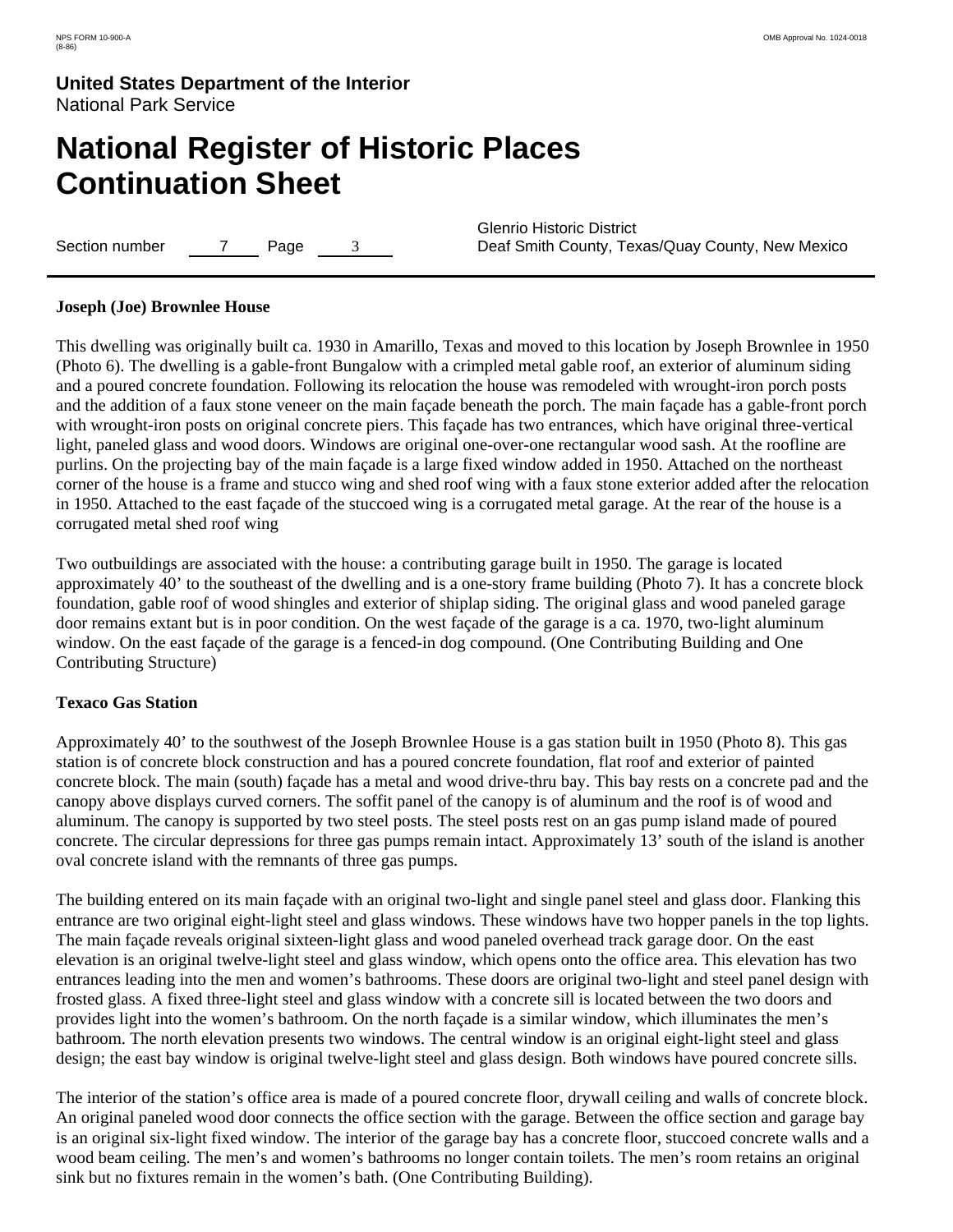# **National Register of Historic Places Continuation Sheet**

Section number 7 Page 4

Glenrio Historic District Deaf Smith County, Texas/Quay County, New Mexico

## **Brownlee Diner (Little Juarez Café)**

Approximately 50' west of the Texaco Gas Station is an Art Moderne-style diner built in 1952 by Joseph Brownlee (Photos 9-10). This building rests on a poured concrete foundation and has a flat roof of corrugated metal and exterior walls of concrete block. The main entrance is an original two-light and single-panel steel and glass door. The door reveals a painted sign that says, "Please Call at Ole Correll 3<sup>rd</sup> Place East—That Way". This entrance is flanked by two original six-over-six steel and glass fixed windows that rest on concrete sills. At the corners of the main façade are concrete block extensions with curved shoulders. Adjacent to the entrance is a concrete block pier, which extends to join a curved sign panel at the roofline. This sign panel is aluminum and the painted letters "Diner" remain visible on the west and east facades. The east façade also displays a painted Mexican style sombrero and the words "Little Juarez." Extending above the windows and door on the south, west and east elevations is a corrugated metal awning with curved corners and remnants of small light fixtures. On the east elevation are a fixed two-light steel and glass window and an eight-light steel and glass window. This façade also has an original three-panel wood door. On the north elevation are two one-over-one wood sash windows. The west elevation reveals a window that has been enclosed with concrete block and another window covered with metal panels. The interior has a concrete floor and stuccoed concrete walls and drywall ceilings. The interior is divided into two rooms with a central arched opening flanked by two arched windows between the rooms. Approximately 25' to the southwest of the building is a steel sign erected in 1952 with three support posts and a plywood sign panel. No legible signage remains extant. (Contributing Building).

## **Horse Corral and Agricultural Buildings**

West of the Brownlee Diner is a circular horse corral and three metal buildings erected ca. 1980. The agricultural buildings are used for hay storage and implement storage. (One Non-Contributing Structure and three Non-Contributing Structures).

## **Texas Longhorn Motel**

Homer Ehresman built the Texas Longhorn Motel in 1955, which remained in operation until 1976 (Photos 11-12). The motel units are now vacant but the office is used as a residence. The motel is "U" shaped and consists of a detached office wing on the east and thirteen individual motel units which comprise the north and west wings. The motel has a poured concrete foundation, a gable roof of asphalt shingles and an exterior of concrete block. The office wing has a gable roof of corrugated metal. On the main (west) façade of this wing is a shed roof porch with original steel support posts. The main entrance into the office is a ca. 1960 glass and wood door. Adjacent to the door is a large picture window. Other windows are original one-over-one and two-over-two horizontal wood sash.

The motel is composed of two sections. The west wing is partially of stucco construction and contains original paired one-over-one wood sash windows and original five-panel wood doors. The interiors feature small kitchens and baths with three-panel doors and drywall ceilings and walls and carpeted wood floors. Windows on the west elevation are original one-over-one wood sash. The units on the north wing are of concrete block and have solid wood doors and original nine-light casement windows with fixed central lights and operable corner lights. The interior of these units reveal concrete block walls, original baths, concrete floors and drywall ceilings. Across the width of the two motel wings is a shed roof porch supported by wrought-iron posts. Extending in front of the units is a concrete walkway. (One Contributing Building)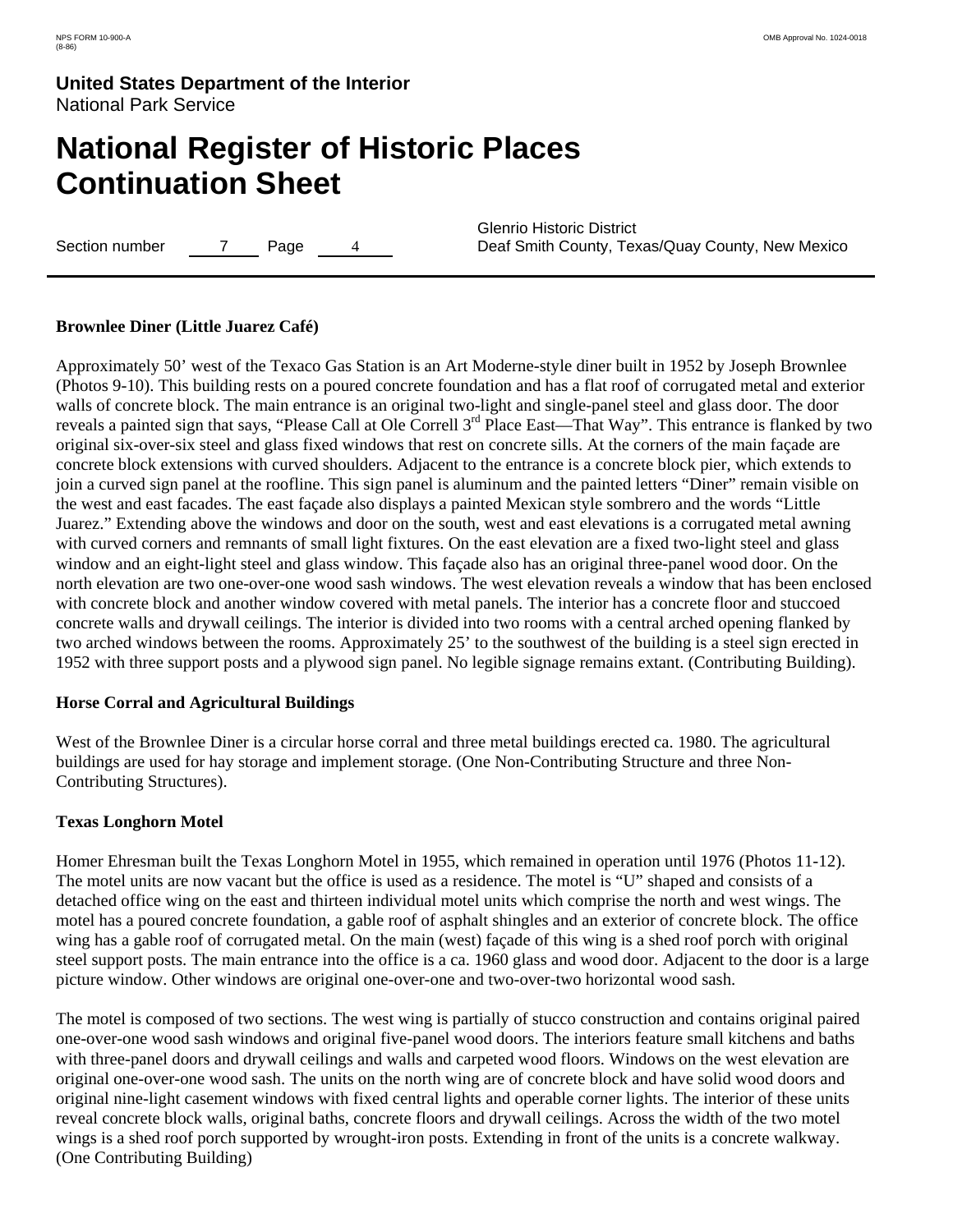# **National Register of Historic Places Continuation Sheet**

Section number 7 Page 5

Glenrio Historic District Deaf Smith County, Texas/Quay County, New Mexico

#### **State Line Café and Gas Station**

The State Line Café and Gas Station was constructed in 1953 by Homer Ehresman and built directly in front of the Texas Longhorn Motel facing Route 66 (Photos 13-14). The café is a one-story concrete block building with a gable roof of wood shingles and resting on a poured concrete foundation. On the main (south) façade are two pedestrian entrances with original two-light and single-panel glass and steel doors. Flanking the west bay entrance are two original twenty-light glass and steel fixed windows with poured concrete sills. The west bay of the building contains an original garage bay with a glass and wood paneled overhead track garage door. The interior of this bay retains an original hydraulic auto jack.

On the main façade the east bay entrance incorporates a ca. 1970 shed roof, stuccoed vestibule with two aluminum and glass doors. To the east of this entrance is a twenty-light steel and glass window. On the east elevation is an original one-story concrete block wing with a flat roof and fixed aluminum and glass windows. In front of the building are a concrete pad and two concrete island bays with foundations and pipes for gas pumps. On the main façade of the café is a gable wall dormer and in the gables is weatherboard siding. On the west elevation contains an entrance with an original two-light and single-panel glass and steel door. One window opening on this façade is covered with plywood. The other window opening is an original eight-light fixed steel window. The north elevation is entered through a central paneled wood door. Windows on this elevation are original two-light design and paired three-light design with two-light transoms. An aluminum and glass door opens to the one-wing story on the east elevation.

Directly in front of the building is a steel sign erected in 1955 which said "Motel - First Motel in Texas- Café" facing west and "Motel – Last Motel in Texas- Café" facing east. The sign is internally lit plastic design on two steel posts. (One Contributing Building).

### **NEW MEXICO RESOURCES**

#### **Water Tank and Windmill**

Approximately 50' west of the Texas Longhorn Motel is a wood water tower and windmill built ca. 1945 (Photo 15). The windmill is supported by four wood posts and is missing its blades. The water tower rests on wood support posts and a rectangular foundation of hollow core tile. The tank is round with vertical board wrapped with steel bands and has a conical metal roof. (Two Contributing Structures)

#### **State Line Bar Motel**

To the northwest of the State Line Bar is an abandoned eight-unit adobe motel built ca. 1930 (Photo 16). The motel has a concrete foundation, an exterior of stucco over adobe and a gable roof of asphalt shingles. The main façade has nine entrances. The west entrance has a ca. 1960 door and leads to a storage area. The other motel room doors that are extant are original single-light and three-panel doors. The windows are largely missing their sash but appear to have been two-over-two wood sash units. Each unit contains a window opening on the north façade. There is no fenestration on the east and west elevations. At the eaves consist of exposed rafters. A concrete sidewalk extends across the front of the building. The interior of the units reveal stuccoed adobe walls, drywall ceilings and concrete and linoleum floors. The interiors were subdivided ca. 1950 with bathrooms that contain toilets and sinks. (One Contributing Building)

#### **State Line Bar/Texaco Gas Station/Glenrio, New Mexico Post Office**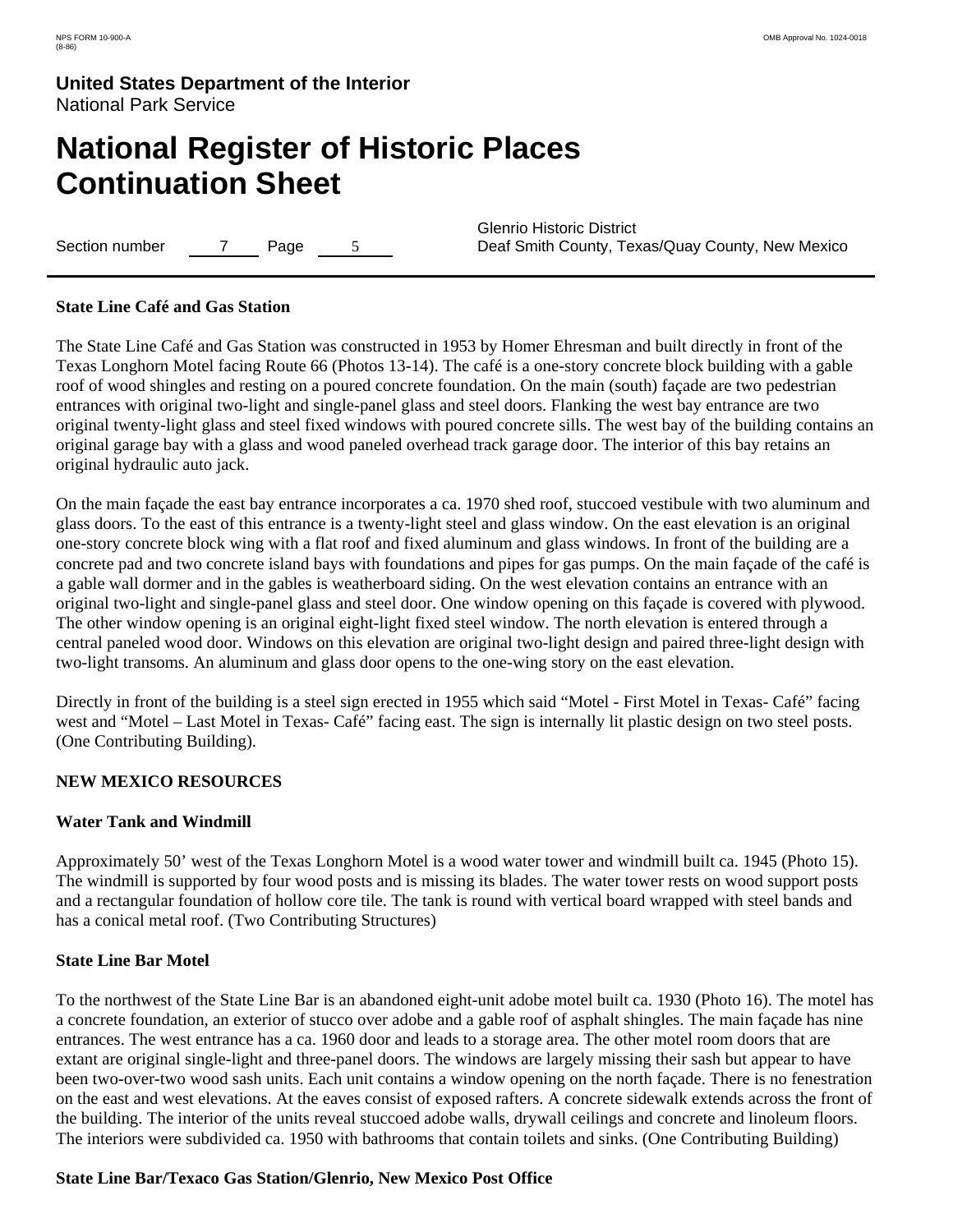# **National Register of Historic Places Continuation Sheet**

Section number 7 Page 6

Glenrio Historic District Deaf Smith County, Texas/Quay County, New Mexico

Just to the southwest of the State Line Motel is the State Line Bar built ca. 1935 by John Wesley Ferguson and remodeled ca. 1960 with a concrete block veneer on the main (south) façade (Photo 17). The building was originally frame construction with a drive-thru bay containing pumps for a Texaco gas station, also housed in the building. The west elevation once contained a small, frame wing containing a post office. A ca. 1950 photograph of the State Line Bar shows its original appearance (Figure 8-3). The building shows a poured concrete foundation, a flat roof of crimped metal and an exterior of concrete block and stucco. The main entrance is a ca. 1960 aluminum and glass door. Windows are ca. 1960 two-light glass and aluminum fixed design. Across the width of the building is a frame canopy. The west elevation has an original one-over-one wood sash window. Located along the west façade is a ca. 1940 frame wing built to house the Glenrio, New Mexico Post Office. This wing is sheathed in weatherboard siding; along the main (south) façade of this wing is a ca. 1960 wood door. The window on this façade is missing its sash. On the north elevation is a small window opening. This façade has two door openings with original three-vertical light glass and wood paneled doors with the glass missing. Between these two doors is a one-over-one wood sash window. On the east façade the two original window openings have been enclosed with stucco. The interior reveals ca. 1970 wall paneling, ceiling paneling and a carpeted floor. (One Contributing Building)

#### **Broyles Mobil Gas Station**

Just east of the state line is a gas station of adobe and stucco construction built ca. 1925 (Photos 18-19). John Wesley Ferguson constructed the building, which was later by Jim Broyles as a franchise of the Mobil Oil Company. It has a poured concrete foundation, a stucco exterior and a hipped roof of wood shingles. On the main (south) façade is a drive-thru bay with a wood canopy roof extension. This is supported by two original wood posts. Between the two posts is a concrete gas pump island with remnants of two pumps and a water pipe. The main entrance is an original single-light and three-panel glass and wood door with the glass now missing. Flanking the entrance are two one-overone wood sash windows now missing their glass lights. On the east elevation are two window openings with the remnants of sash windows. On the north elevation is an entrance with the remnants of a glass and wood paneled door. On the west elevation are three window openings now missing their sash units. The interior of the gas station exhibits the remnants of plywood ceilings, stuccoed adobe walls and wood floors.

To the north of the gas station are two outbuildings, both of which were built as restrooms. Approximately 40' north of the gas station is a hipped roof building of adobe built ca. 1925 (Photo 20). It has a dirt floor, walls of adobe and stucco and a hipped roof of wood shingles. It was built as a restroom with an interior dividing wall of adobe. On the south façade is a window and entrance opening. The door remains extant and is of vertical board design. On the east elevation is an entrance opening, but the door at this location is missing. There is no fenestration on the north elevation. On the west elevation is an entrance with no door remaining. Foundations of privies remain extant on the interior of the building.

Approximately 60' northwest of the gas station is a ca. 1940 frame and stucco bathroom (Photo 21). This building has a poured concrete foundation, a flat wood roof and an exterior of stucco. The building is entered on the east elevation. The door is no longer extant. On the north elevation is an entrance and a window opening. Across the west elevation is an entrance opening. The interior is divided into two bathrooms and the wall sinks remain on each side. (Three Contributing Buildings)

### **Ferguson Gas Station**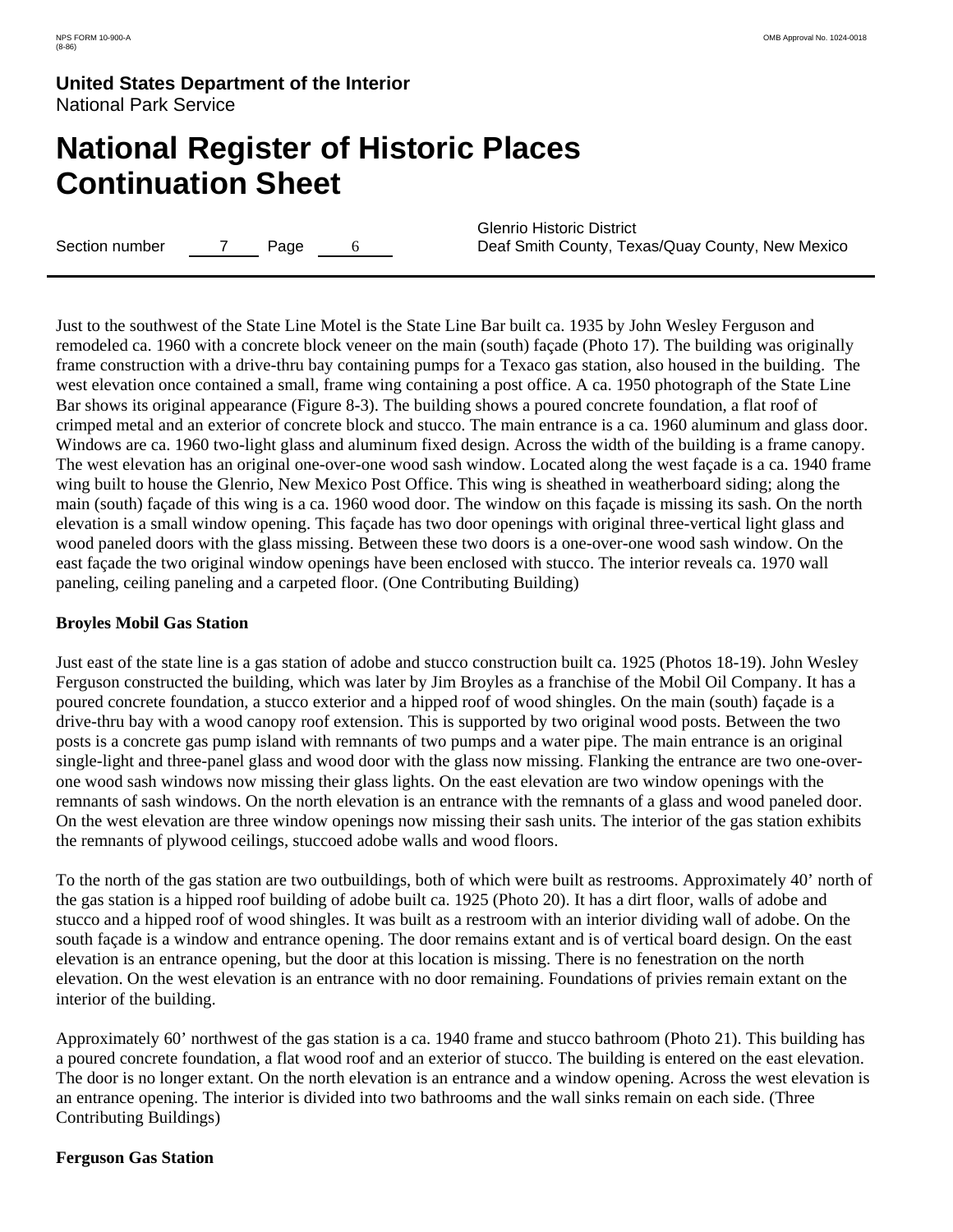# **National Register of Historic Places Continuation Sheet**

| Section number |  | Page |  |  |
|----------------|--|------|--|--|
|----------------|--|------|--|--|

Glenrio Historic District Deaf Smith County, Texas/Quay County, New Mexico

This building was constructed in 1946 by J.W. Ferguson Jr. who operated a Mobil gas station at this location (Photo 23). This is a rectangular building of concrete block construction on the main (south) façade and the rest of the building is of stuccoed wood construction. This building is presently vacant and is missing its doors and windows. The interior has a wood ceiling, concrete floors and drywall wall remnants. (One Contributing Building).

#### **Angel House**

This dwelling was constructed ca. 1910 and its original owner is unknown (Photo 24). During the 1930s and 1940s it was owned by the Angel family who provided domestic help for the John Wesley Ferguson family. The property was occupied until the 1970s and it is presently vacant and abandoned. It is a pyramidal square plan dwelling with stone walls covered in stucco. The building has a stone foundation, a hipped roof of wood shingles and an exterior of stucco. On the main (south) façade is an entrance which is now missing its door. Some window sash remains and are twoover-two wood design and the windows have wood lintels. The interior has a stone flue, a dirt floor and stuccoed walls and drywall ceiling. At the rear of the dwelling is an ell wing built ca. 1930 which has stuccoed wood walls. At the roofline is a brick flue. (One Contributing Building).

#### **Integrity**

Location: The road through Glenrio was designated as Route 66 in 1926 and remained a section of the U.S. 66 highway system until it was bypassed in 1975. The identification of this roadbed as Route 66 has remained consistent throughout the  $20<sup>th</sup>$  century. The location of the existing buildings and structures at Glenrio has remained constant since their construction ca. 1910 to 1952. Almost all of the buildings within the district are oriented south towards the highway.

Design/Materials/Workmanship: The roadbed at Glenrio is illustrative of the types of paved surfaced highways which were built as part of Route 66. Originally two lanes, U.S. 66 through Glenrio was widened in the mid-1950s to accommodate the increased traffic through the town. On the New Mexico side of the state line this included the addition of a concrete median. This section of Route 66 through Glenrio has not been repaved or otherwise altered since 1975. Except for the loss of materials through deterioration, the primary buildings have not been significantly altered since Route 66 was bypassed 1975.They retain their original designs and materials reflective of their use and occupancy during the Route 66-era.

Feeling/Setting/Association: The roadbed of Route 66 through Glenrio is of sufficient length to preserve the feeling and setting of a continuous road. Over a mile in length through the community, this section of U.S. 66 and its associated buildings and structures convey a high degree of integrity from the mid- $20<sup>th</sup>$  century.

The buildings within the Glenrio Historic District are an intact collection of commercial architecture and residences associated with Route 66. The buildings span the historical development of Route 66 from the ca. 1925 Boyles Mobil Gas Station to the 1952 Brownlee Diner. Included in the district are buildings which served as gas stations, motels, garages, restaurants, and a bar and the residences of people who owned or worked in these businesses. Collectively these buildings provided essential services along Route 66 and reflect much of their original sense of time and place. Driving through Glenrio provides a strong sense of what travel must have been like on Route 66 during the period of significance. There are no major intrusions within the district boundary.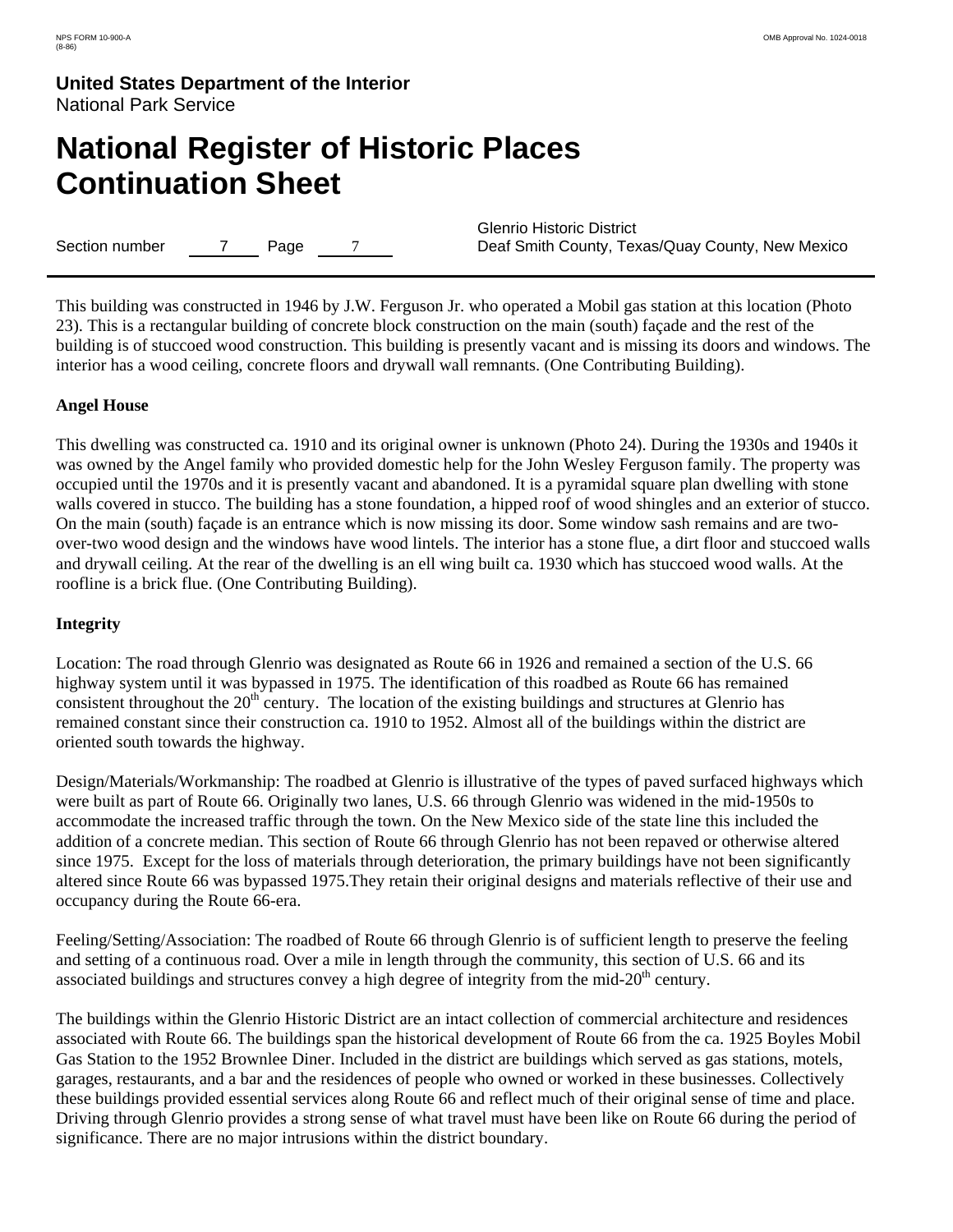# **National Register of Historic Places Continuation Sheet**

Section number  $\overline{7}$  Page  $\overline{8}$ 

Glenrio Historic District Deaf Smith County, Texas/Quay County, New Mexico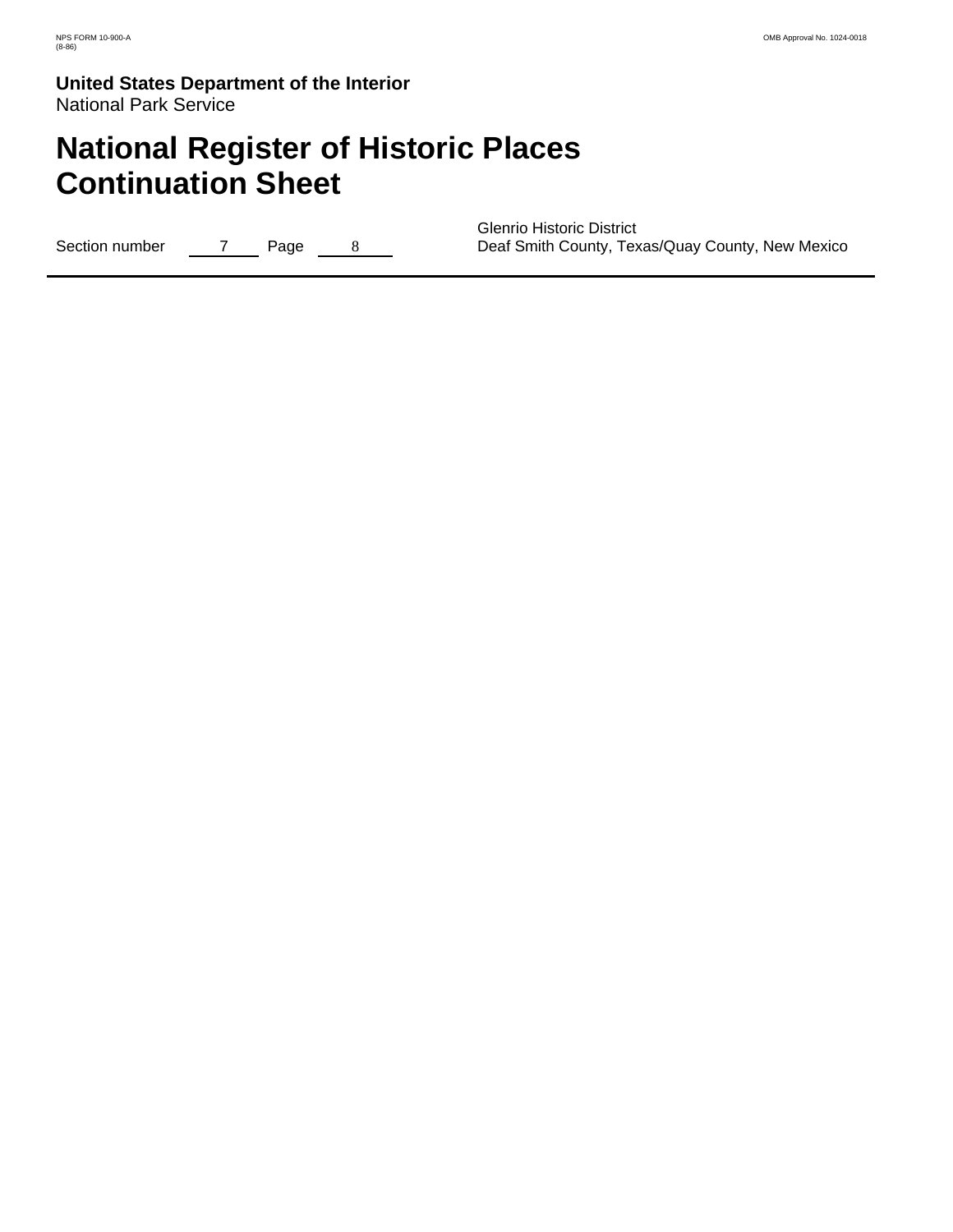# **National Register of Historic Places Continuation Sheet**

Section number 7 Page 9

Glenrio Historic District Deaf Smith County, Texas/Quay County, New Mexico

#### **Table of Contributing and Non-Contributing Resources**

|                 | <b>Texas Resources</b>                  | Date   | Category  | <b>Status</b>               |
|-----------------|-----------------------------------------|--------|-----------|-----------------------------|
| 1               | Route 66 Roadbed (Texas State Loop 504) |        | structure | C                           |
| $\overline{c}$  | Joseph (Joe) Brownlee House             | c.1930 | building  | C                           |
| $\vert 3 \vert$ | Garage                                  | 1950   | structure | C                           |
| 4               | <b>Texaco Gas Station</b>               | 1950   | building  | C                           |
| $\overline{5}$  | Brownlee Diner (Little Juarez Café)     | 1952   | building  | C                           |
| 6               | Horse Corral                            | c.1980 | structure | NC                          |
| 17              | Metal shed 1                            | c.1980 | structure | NC                          |
| 8               | Metal shed 2                            | c.1980 | structure | NC                          |
| $\overline{9}$  | Metal shed 3                            | c.1980 | structure | NC                          |
| 10              | <b>Texas Longhorn Motel</b>             | 1955   | building  | $\mathcal{C}_{\mathcal{C}}$ |
| 11              | State Line Café and Gas Station         | 1953   | building  | $\subset$                   |

|    | <b>New Mexico Resources</b>                   | Date   | Category  | <b>Status</b> |
|----|-----------------------------------------------|--------|-----------|---------------|
| 12 | Route 66 Roadbed (NM State Route 1578)        |        | structure | <b>LISTED</b> |
| 13 | Water Tank                                    | c.1945 | structure | C             |
| 14 | Windmill                                      | c.1945 | structure | C             |
| 15 | State Line Motel                              | c.1930 | building  | C             |
| 16 | State Line Bar/Texaco Gas Station/Post Office | c.1935 | building  | C             |
| 17 | <b>Broyles Mobil Gas Station</b>              | c.1925 | building  | C             |
| 18 | Bathroom (east)                               | c.1925 | building  | C             |
| 19 | Bathroom (west)                               | c.1940 | building  | C             |
| 20 | <b>Ferguson Gas Station</b>                   | 1946   | building  | C             |
| 21 | Angel House                                   | c.1910 | building  | C             |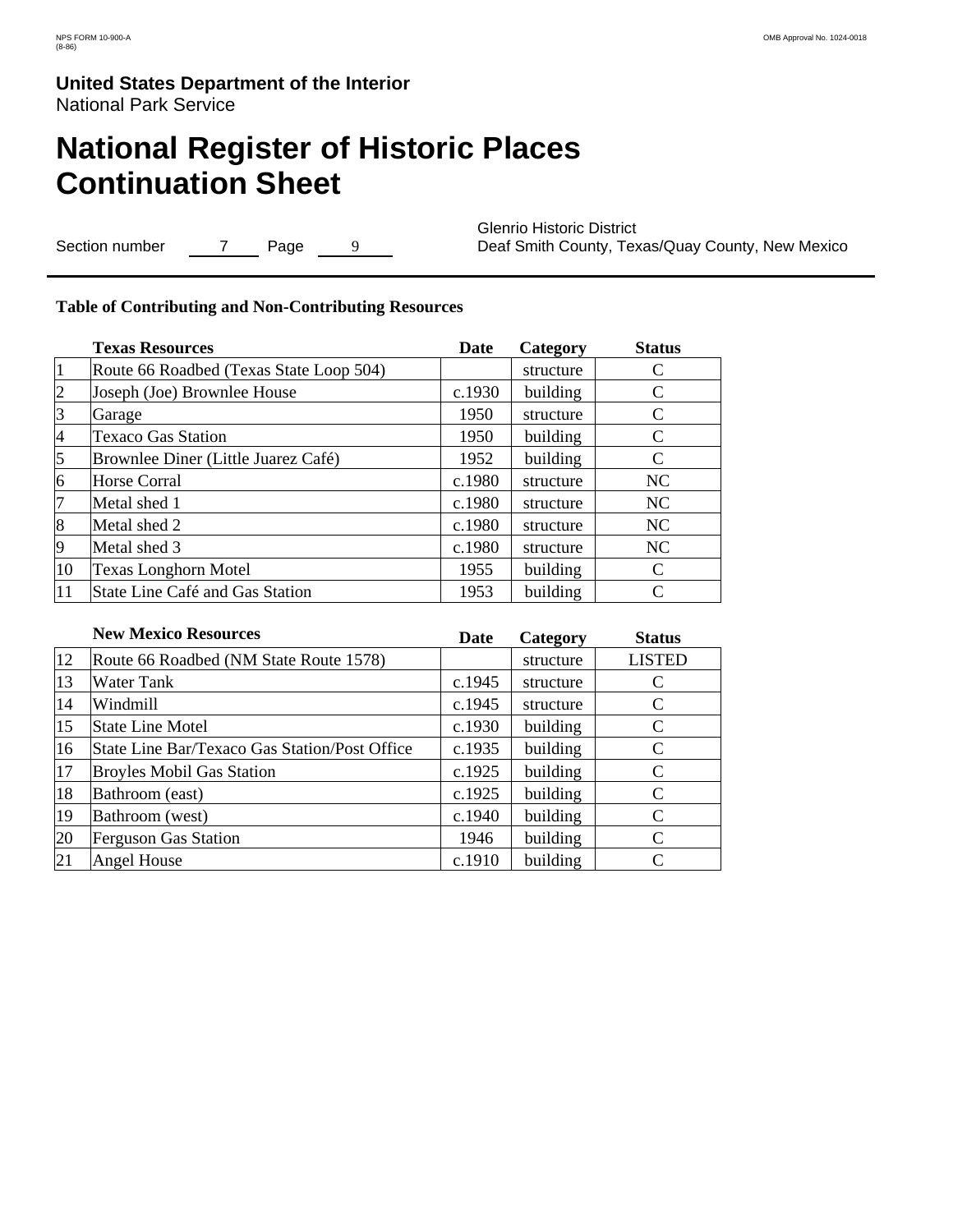# **National Register of Historic Places Continuation Sheet**

Section number  $\frac{7}{2}$  Page  $\frac{10}{2}$ 

Glenrio Historic District Deaf Smith County, Texas/Quay County, New Mexico



Site Plan and Photo Log for the Glenrio Historic District.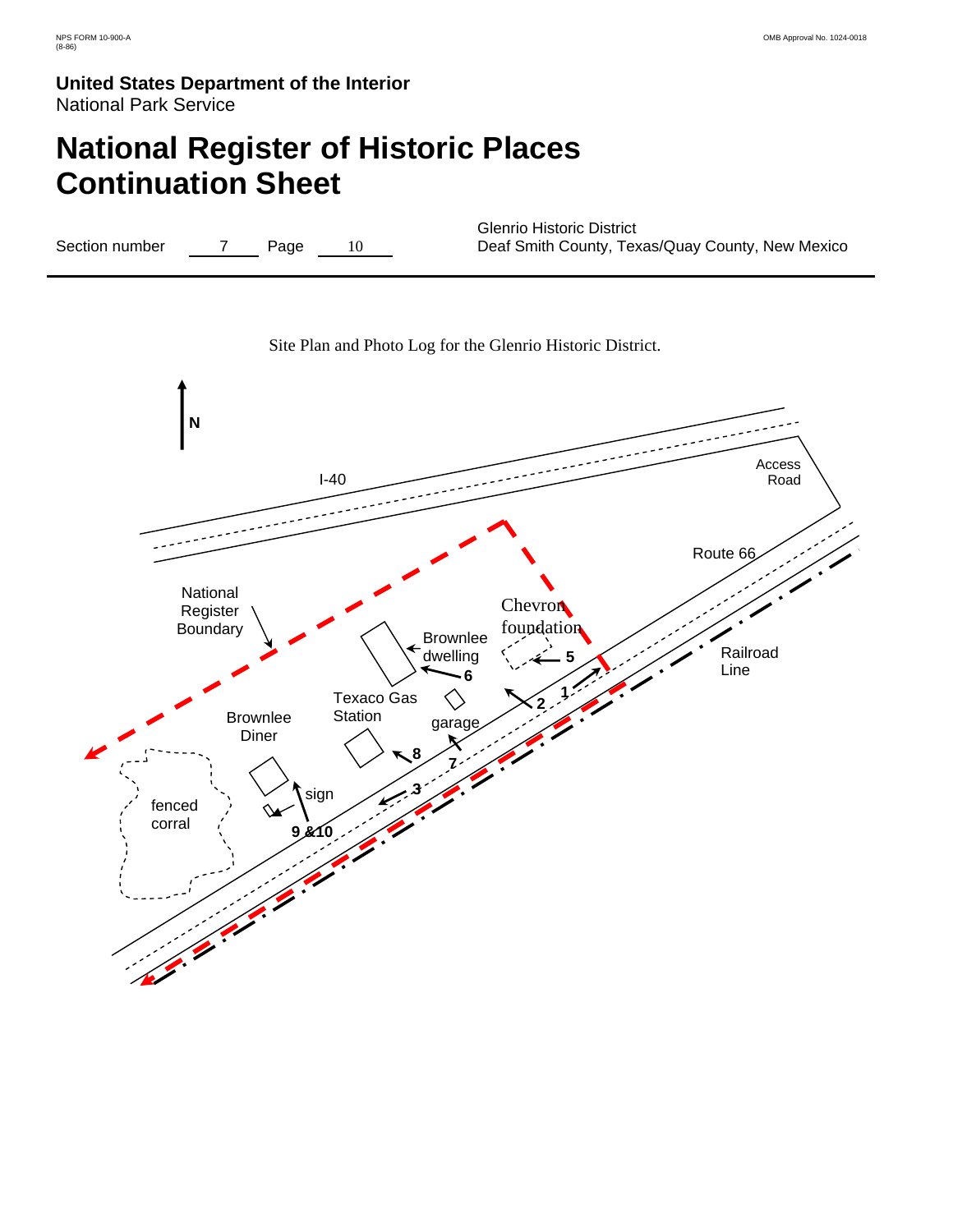# **National Register of Historic Places Continuation Sheet**

Section number  $\frac{7}{2}$  Page  $\frac{11}{2}$ 

Glenrio Historic District Deaf Smith County, Texas/Quay County, New Mexico

Site Plan and Photo Log for the Glenrio Historic District.

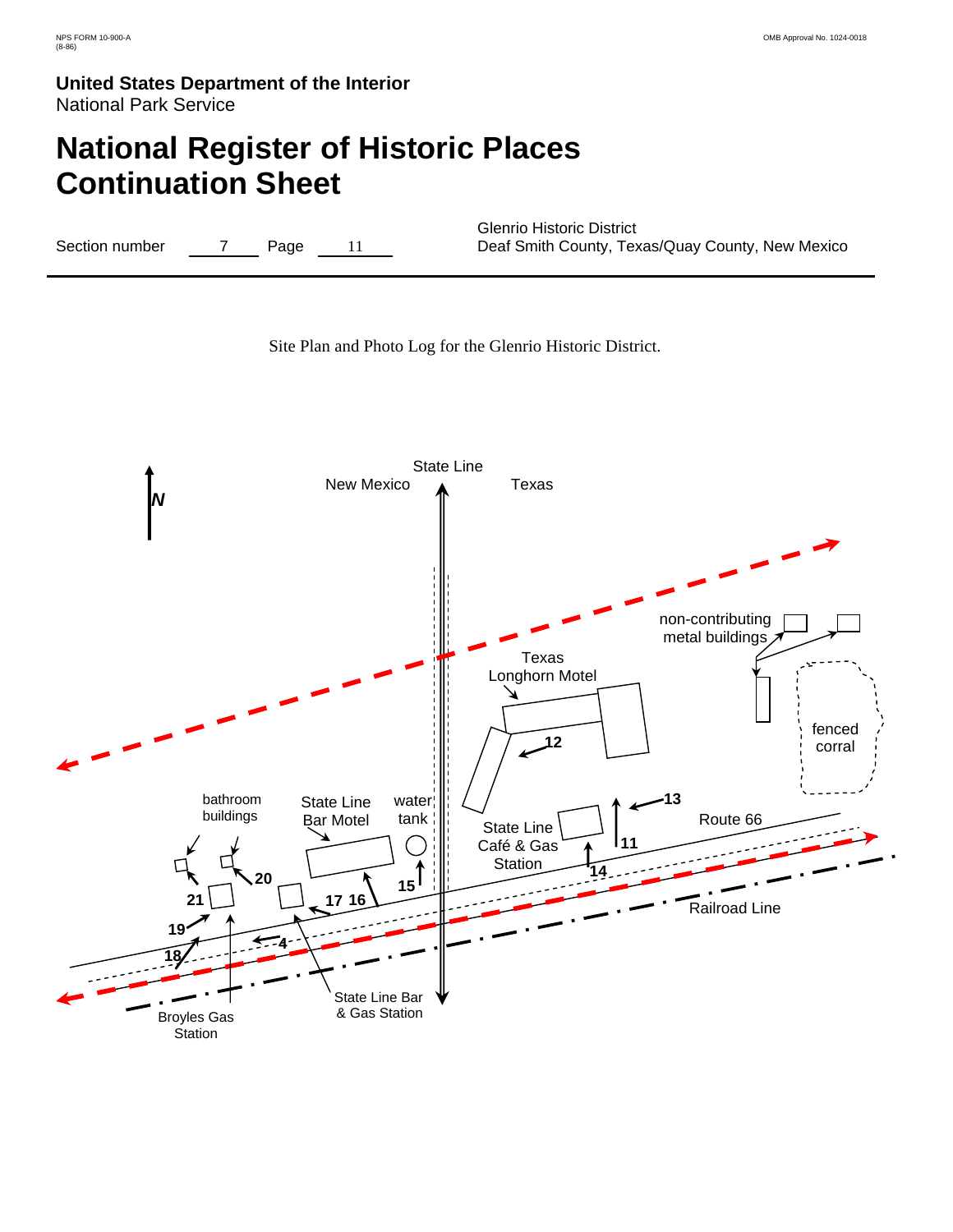# **National Register of Historic Places Continuation Sheet**

|                |      | <b>Glenrio Historic District</b>                 |
|----------------|------|--------------------------------------------------|
| Section number | Page | Deaf Smith County, Texas/Quay County, New Mexico |

Site Plan and Photo Key for the Glenrio Historic District.

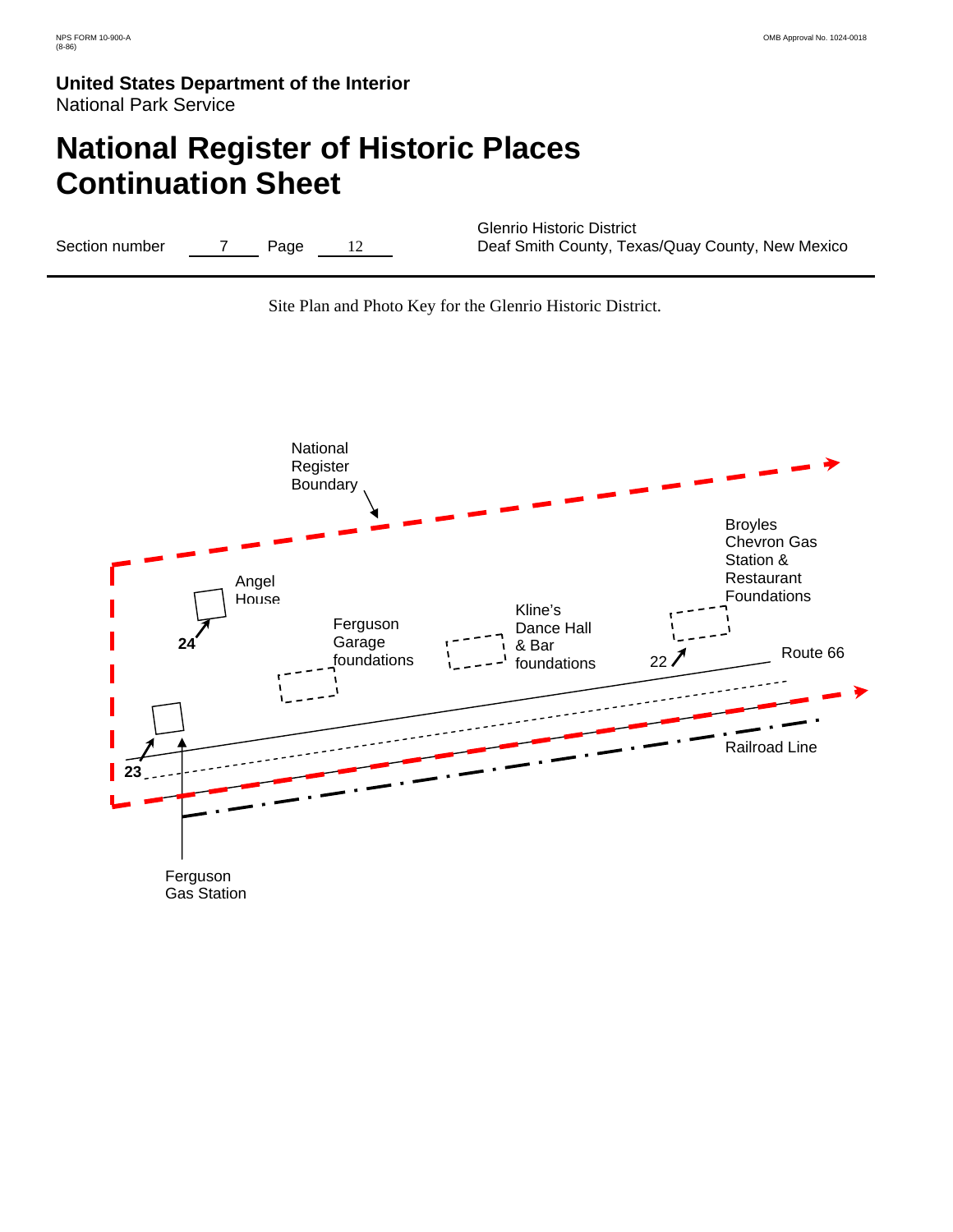# **National Register of Historic Places Continuation Sheet**

Section number 8 Page 13

Glenrio Historic District Deaf Smith County, Texas/Quay County, New Mexico

## STATEMENT OF SIGNIFICANCE

The Glenrio Historic District is significant under National Register criteria A and C. Under criterion A, Glenrio is significant within the context of Transportation as illustrative of communities which evolved along Route 66 in the  $20<sup>th</sup>$ century to provide services such as motels, gas stations, and restaurants. With the rise of automobile travel in America, U.S. 66 became one of the major east/west thoroughfares across the country. Communities along this highway such as Glenrio became important stops for travelers and provided opportunities for commercial development. The district is significant under Criterion C within the context of architecture for its notable collection of roadside commercial architecture of the mid- $20<sup>th</sup>$  century. The district contains 17 buildings and structures which contribute to its significance. Two motels, three gas stations, two restaurants and other buildings remain in the district and are illustrative of the types of businesses which evolved to serve Route 66 travelers. While most of these are common building forms of the period, the Brownlee Diner reflects the Art Moderne style with its curved corners and streamlined design. Route 66 was one of the nation's premier east-west highways well into the mid-20<sup>th</sup> century and the resources within the district reflect the automobile culture of the period. The Glenrio Historic District is representative of the clusters of businesses which flourished along Route 66 until the construction of the interstate in the late 1960s and early 1970s.

Glenrio experienced two waves of development and commercial activity during its history. It was first platted and developed as a railroad town along the right-of-way of the Chicago, Rock Island, and Pacific Railroad in the early 1900s. The community flourished for a brief period but then gradually declined in population by the 1920s. With the designation of U.S. 66 through Glenrio in 1926, a new commercial strip of businesses evolved along the highway and today comprise the properties within the Glenrio Historic District. Only three properties remain from the community's railroad era and the present appearance of Glenrio largely reflects its association with Route 66.

The community began as a line camp along the Chicago, Rock Island and Pacific Railroad, commonly known as the Rock Island line. Construction of the Amarillo-Tucumcari mileage — 113 miles in length — was begun in 1903 and completed May 9, 1910, establishing a through route from Memphis to Tucumcari, where a connection continued to the Pacific Coast. To railroad officials the site held possibilities to be a shipping point for area farms and ranches. The railroad created the Rock Island Townsite and Investment Company and appointed Colonel Wells E. Moses of Denver to promote settlement of the community.<sup>1</sup> Moses came to the site in 1907 and first named the community Rock Island in honor of the railroad. Moses platted the town of Rock Island, located entirely on the New Mexico side of the state line. This plan included eight streets running north and south and seven streets running east and west. A public square occupied the center of the community. (Figure 8-1).

On September 10, 1908, J.W. Kilpatrick built the Hotel Kirkpatrick within the new community of Rock Island.<sup>2</sup> This was followed by several stores, a restaurant, and a post office with Austin Moses, brother of W.E. Moses, appointed postmaster. The railroad built a depot in 1910, the same year it decided to rename the community Glenrio. A new town hall was built and a reception was held in the building on May 9, 1910.<sup>3</sup> A newspaper, the *Rock Island Tribune (*later the *Glenrio Tribune-Progress*), began publishing in 1910. During this year over a dozen families settled in the community. In December of 1910, the newspaper stated that "The Glenrio section is settling fast. The town already has

 $\overline{a}$ <sup>1</sup> Mary Lynn Moncus, *Quay County, New Mexico, 1903-2003, A Pictorial History*, (Donning Company, Publishers: Virginia Beach, Virginia, 2003, 45.

<sup>&</sup>lt;sup>2</sup> J. Stanley, *The Glenrio, New Mexico Story*, (Private Printing: Nazareth, Texas, 1973), 6. <sup>3</sup> Ibid. 7

 $3$  Ibid, 7.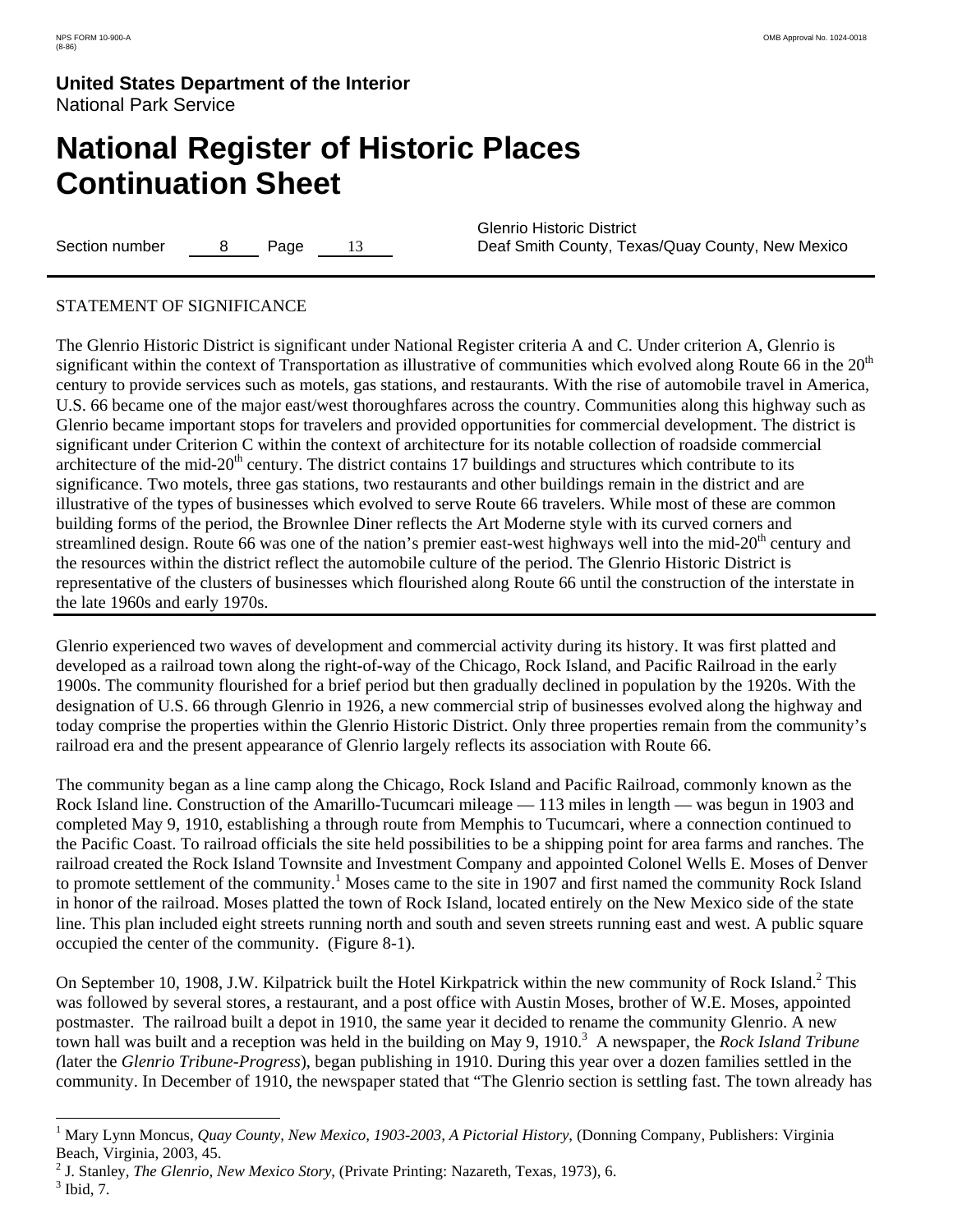# **National Register of Historic Places Continuation Sheet**

|                |      | <b>Glenrio Historic District</b>                 |
|----------------|------|--------------------------------------------------|
| Section number | Page | Deaf Smith County, Texas/Quay County, New Mexico |

a depot, shipping pens, and an artesian well is now sinking. The town company has its local office, storehouse and other improvements complete."4 The year 1912 saw the completion of a Methodist Church of concrete block and numerous new businesses and dwellings. Glenrio's population increased to the point where a school was needed, resulting in a frame school building constructed in 1915. Three years later this school recorded twenty-five pupils.

Commercial activity increased slowly in the community as it struggled to compete with other small towns in Texas and New Mexico for prominence. Large cattle pens were erected at Glenrio by the owners of the Landergin Ranch, located south of the town. The two-story frame, Hotel Glenrio was built in 1916 by Henry J. Streu and managed by Mrs. M.J. Bigoness.<sup>5</sup> By 1917, Glenrio consisted of a hotel, a mercantile store, post office, machine shop, barbershop, bakery and restaurant. The town contained around one hundred residents and a new electric plant opened in December of 1919. A literary society and commercial club were formed in these years to promote business and learning in the community.

In addition to its development as a railroad community, Glenrio also benefited when the Ozark Trails Association started to promote a new road between Oklahoma City and Las Vegas (Romeroville), New Mexico. The Ozark Trails Association, organized at Monte Ne, Arkansas, on July 10, 1913, had as its goal to mark and promote a system of improved highways. By 1917, the Glenrio Hotel recorded numerous guests traveling by automobile along the Ozark Trails.<sup>6</sup> Following existing wagon roads and sections lines, the early named highway crossed and re-crossed the Rock Island Railroad many times across the Texas Panhandle. Green and white Ozark Trails markers were set along the route and through Glenrio by the summer of 1919.

During the 1920s, a number of Glenrio businesses south of the railroad either closed or moved north to be closer to the increased activity along the highway. In 1925, most of the Ozark Trails in Texas, New Mexico and Oklahoma was designated U.S. 60 between Chicago and Los Angeles, and a year later, due to pressure from Kentucky, renumbered U.S. 66.

By the early 1930s, several gas stations, a restaurant and at least one motel had clustered along the northern right-ofway of Route 66. On the south side sat a welcome station on the Texas side of Glenrio to assist those driving east into Texas from New Mexico. In 1940, Glenrio was described as containing eighty residents and a small collection of dwellings and commercial buildings. Jack D. Rittenhouse's guide to U.S. 66 published in 1946 lists the population at 84 residents and a community that provided a store, gas, and that all of the business establishments are "west of the state line."<sup>7</sup>

One of the first businessmen who purchased land and opened businesses along U.S. 66 was John Wesley Ferguson. Ferguson came to Glenrio to serve as the railroad station master in 1924. He purchased numerous lots on the north side of U.S. 66 in New Mexico and built a Mobiloil gas station ca. 1925. Ferguson later constructed the State Line Bar and State Line Motel around 1930.<sup>8</sup> In addition to these businesses, Ferguson also built a dance hall and bar on the New Mexico side which he leased to a man named Kline (now razed). Ferguson's son, J.W. Ferguson, an automobile mechanic, built a gas station and garage in 1946. The Ferguson family operated or leased these businesses over the next several decades.

 $\overline{\phantom{a}}$  $4$  Ibid, 9.

 $<sup>5</sup>$  Ibid, 15.</sup>

<sup>&</sup>lt;sup>6</sup> Moncus, *Quay County, New Mexico, 1903-2003, A Pictorial History*, 49.<br><sup>7</sup> Jack D. Bittonboyce, A *Cyide Book to Highway 66*. (Private Printing, Loc

<sup>&</sup>lt;sup>7</sup> Jack D. Rittenhouse, *A Guide Book to Highway 66*, (Private Printing, Los Angeles, 1946), 69.

 $8$  John Paul Ferguson, Modesto, California, Telephone Interview 28 June 2005.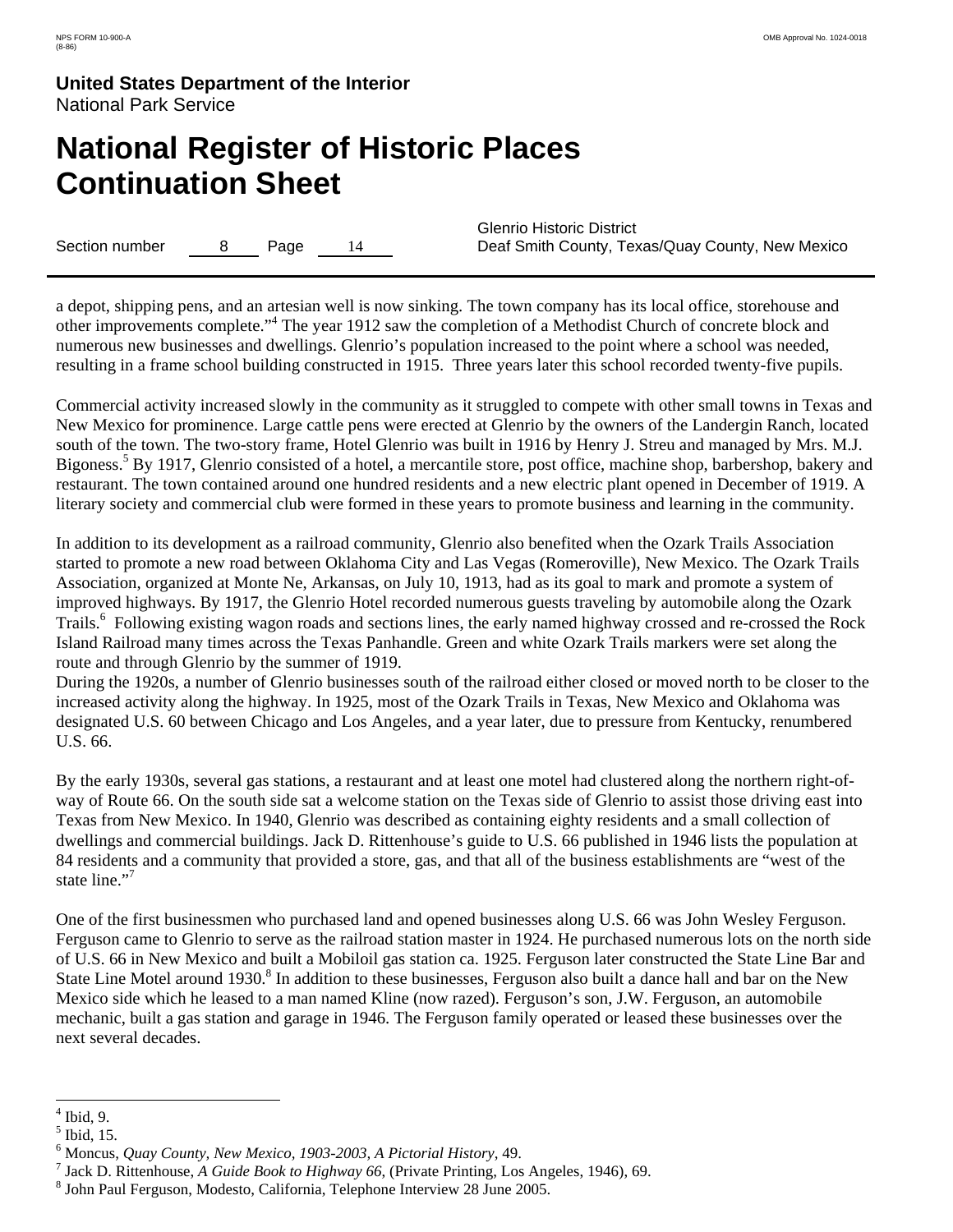# **National Register of Historic Places Continuation Sheet**

|                |      | <b>Glenrio Historic District</b>                 |
|----------------|------|--------------------------------------------------|
| Section number | Page | Deaf Smith County, Texas/Quay County, New Mexico |

Another businessman, Homer Ehresman, purchased lots on the Texas side of Glenrio from John Wesley Ferguson in 1939. Between 1953 and 1955, Ehresman built the Texas Longhorn Motel and the State Line Café and Gas Station.<sup>9</sup> The motel, built in a "U" shaped plan, featured air conditioning, modern bathrooms and spacious rooms. The café in front of the motel contained a small restaurant, an office for the service station, and a garage. Homer Ehresman, his wife Margaret, and his son Allen operated these businesses until 1976.

A third businessman, Joseph (Joe) Brownlee, moved to Glenrio in 1950 and purchased land to the east of the Ehresman property. Brownlee moved a frame Bungalow-style dwelling from Amarillo to Glenrio in 1950 and resided there with his family. In front of the house Brownlee built two businesses: a Texaco gas station in 1950 and a café in 1952. Both buildings were constructed of concrete block and reveal the influence of the Art Moderne style.

The buildings constructed at Glenrio reflect utilitarian building forms and designs common for small business owners along U.S. 66. These buildings were completed by contractors in the region hired by the Ferguson, Ehresman and Brownlee families. No architects are known to have been employed to design any of the buildings.<sup>10</sup> The buildings utilized materials common to the region such as adobe, stucco and concrete block. Few of the buildings display decorative detailing or any allusions to historical styles of the period.

The height of commercial activity along U.S. 66 in Glenrio occurred between 1945 and 1975. Former resident John Paul Ferguson worked during the summers for his father and Joe Brownlee at their gas stations in the 1950s. He recalls constant traffic during the daytime with cars often lined up five or six in a row waiting to get gas.<sup>11</sup> Roxie Brownlee, wife of Joe Brownlee also remembers those years at Glenrio as "extremely busy and it was all we could do to keep up" as the family ran the gas station, bar, and diner.<sup>12</sup> The extended Brownlee family lived in the State Line Bar Motel during these years. The Brownlee family eventually closed their diner in the early 1960s and Mrs. Brownlee then operated a curio shop in the building for a number of years.<sup>13</sup>

Contrasting with the bustling activity along the highway was the decline of the original settlement of Glenrio south of the railroad. By the 1940s, most of the original buildings south of the railroad tracks had been razed or moved. The Glenrio School was closed by this time, and former resident John Paul Ferguson recalled having to go by bus to school in Adrian, Texas.<sup>14</sup> When she moved to Glenrio in 1945, Mrs. Roxie Brownlee remembers that the Glenrio Hotel was not longer extant and only a few dwellings remained at the old townsite location.<sup>15</sup> The decline in rail passenger traffic after World War II led to the closing of the Rock Island Railroad station in 1955. The line was later abandoned and the rails removed in the 1960s.

The construction of Interstate 40 through Texas and New Mexico led to the demise of all of the businesses at Glenrio. The interstate north of Glenrio opened in 1975 and after that day "the traffic all but dried up."<sup>16</sup> Within the next two years all of the businesses owned by the Ehresman, Ferguson, and Brownlee families closed. Homer Ehresman and his son Allen moved to Endee, New Mexico where they opened a new motel at the I-40 interchange. The Ferguson Gas

 $^{16}$  Ibid.

 9 Allen Ehresman, Lubbock, Texas, Telephone Interview, 20 July 2005.

<sup>&</sup>lt;sup>10</sup> Roxie Brownlee and Ferguson, Telephone Interviews, Amarillo, Texas and Modesto, California, 1 July 2005 and 28 June 2005.<br><sup>11</sup> Ferguson, Telephone Interview, 28 June, 2005.

<sup>&</sup>lt;sup>12</sup> Brownlee, Telephone Interview, Amarillo, Texas, 1 July 2005.

<sup>&</sup>lt;sup>13</sup> Brownlee, Telephone Interview, Amarillo, Texas, 1 July 2005.

<sup>&</sup>lt;sup>14</sup> Ferguson, Telephone Interview, 28 June, 2005.

<sup>&</sup>lt;sup>15</sup> Brownlee, Telephone Interview, Amarillo, Texas, 1 July 2005.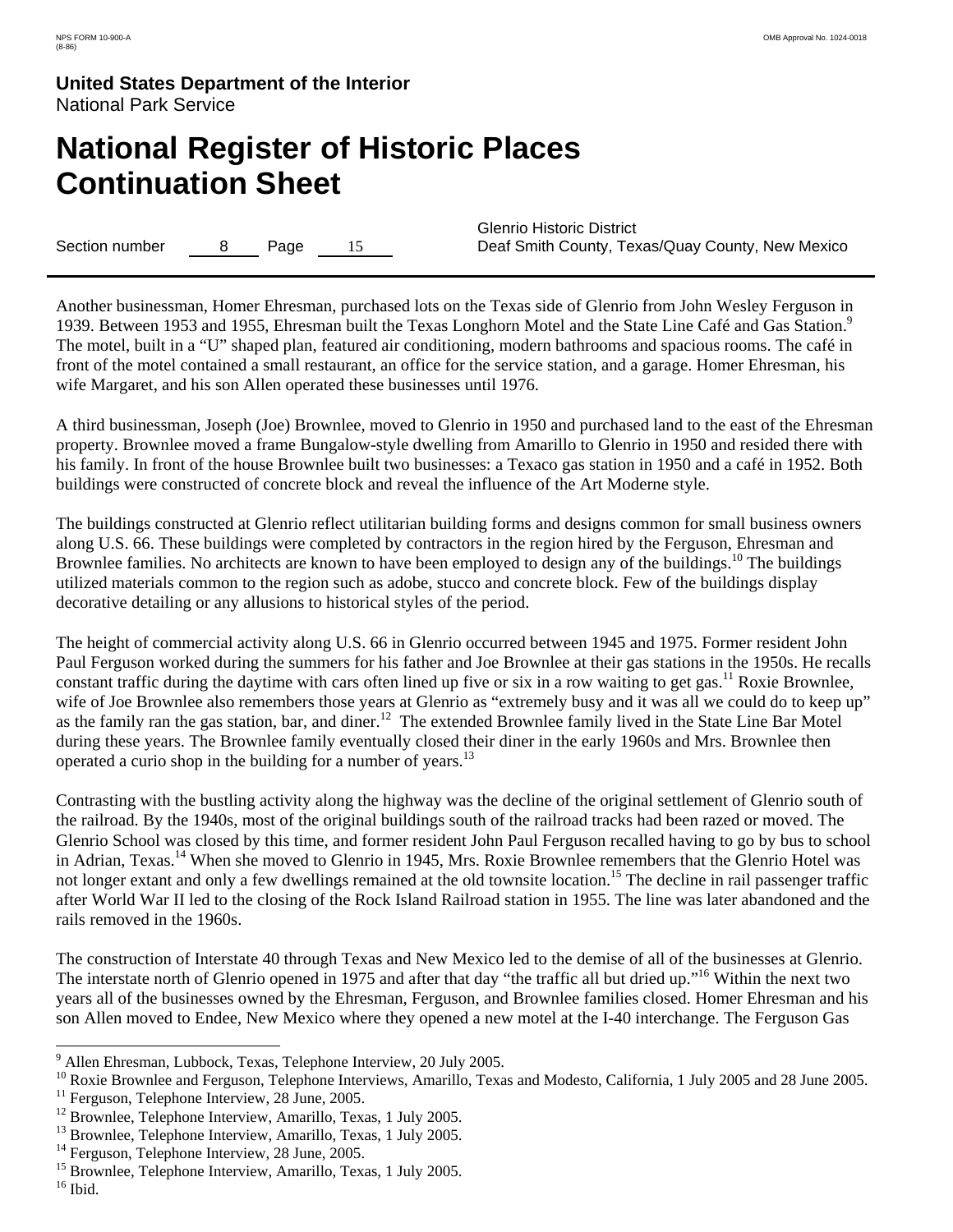# **National Register of Historic Places Continuation Sheet**

|                |      | <b>Glenrio Historic District</b>                 |
|----------------|------|--------------------------------------------------|
| Section number | Page | Deaf Smith County, Texas/Quay County, New Mexico |

Station was abandoned as well as the Angel House nearby. Roxanne Travis, daughter of Joe and Roxie Brownlee, continues to reside at the Brownlee home. She and her nephew Greg Gudgell own most of the town. Despite its near abandoned appearance, Glenrio is a popular stop with Route 66 aficionados.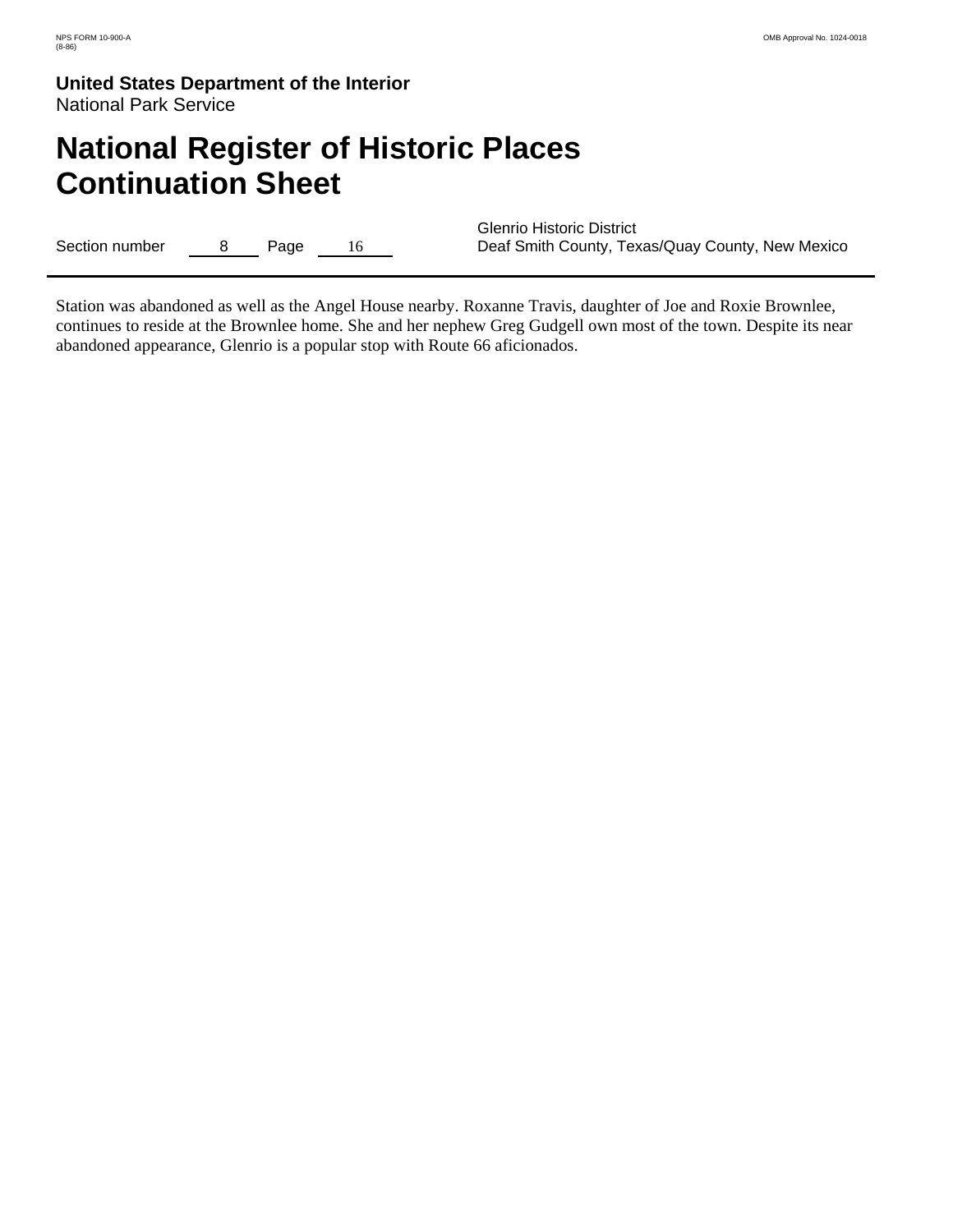## **National Register of Historic Places Continuation Sheet**

Section number 8 Page 17

Glenrio Historic District Deaf Smith County, Texas/Quay County, New Mexico

Figure 1: Plat of Glenrio, 1907

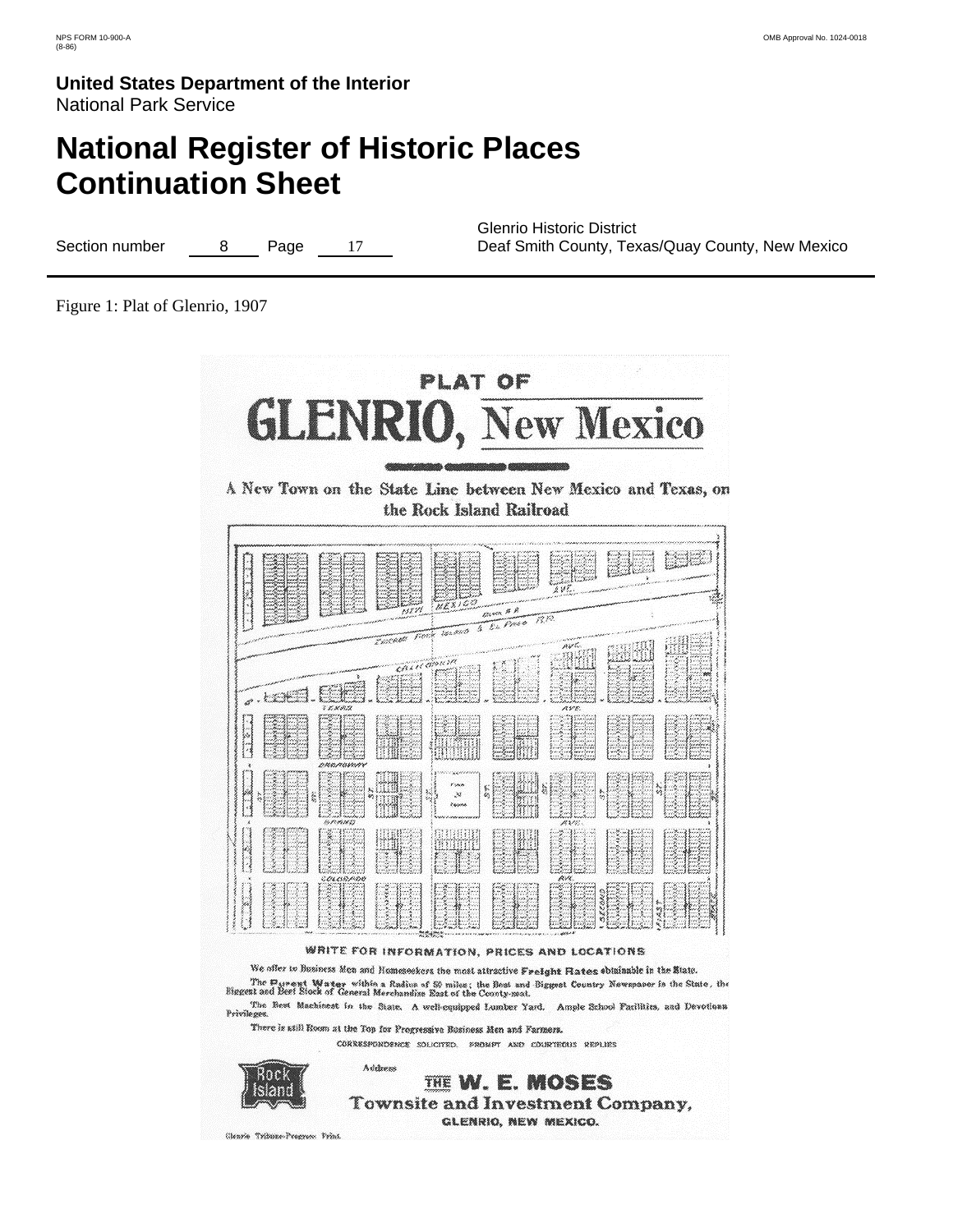# **National Register of Historic Places Continuation Sheet**

Section number <u>8 Page 18</u>

Glenrio Historic District Deaf Smith County, Texas/Quay County, New Mexico

Figure 2: View of Glenrio, ca. 1915 (Quay County, New Mexico, 1903-2003)

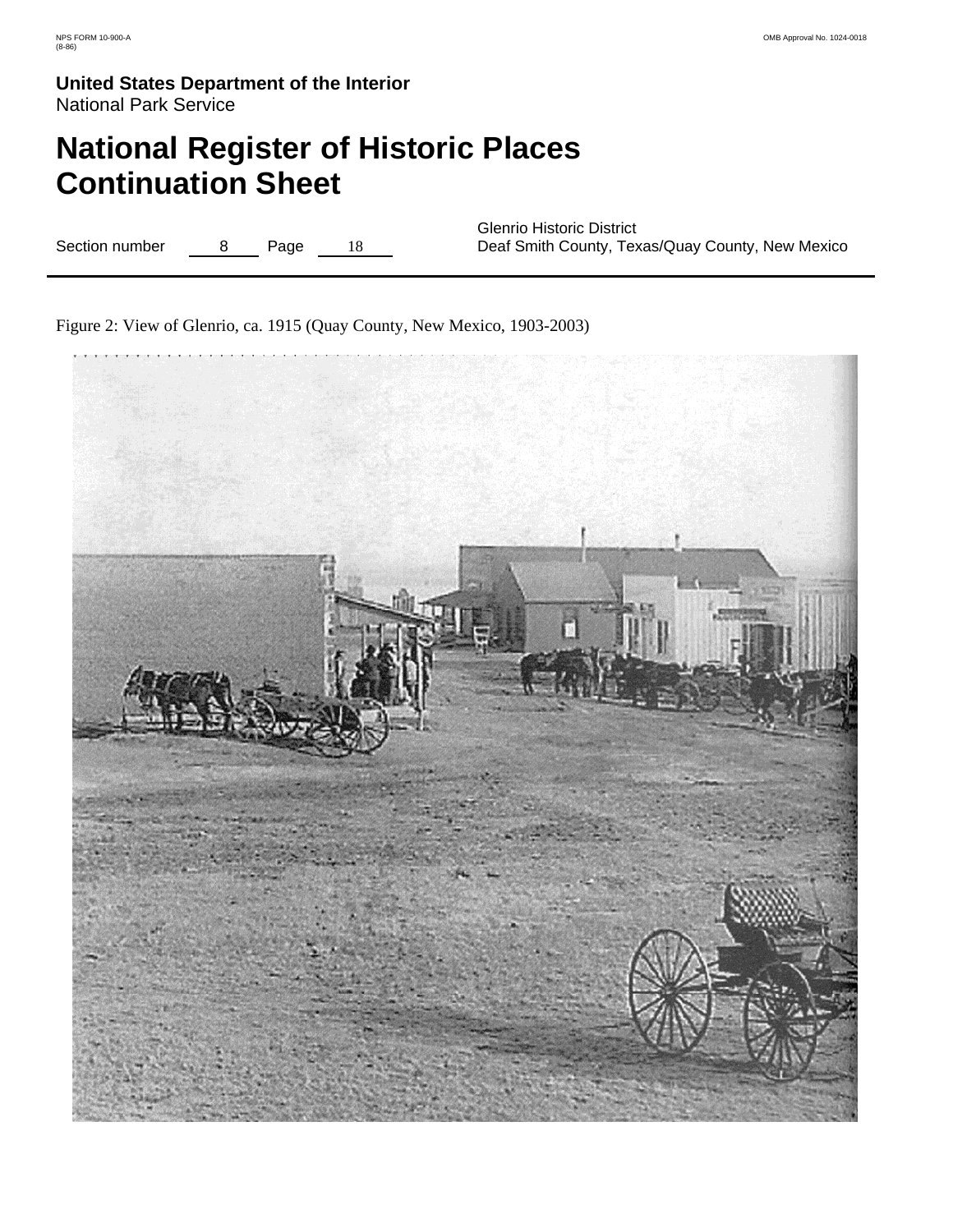# **National Register of Historic Places Continuation Sheet**

Section number  $\frac{8}{19}$  Page  $\frac{19}{19}$ 

Glenrio Historic District Deaf Smith County, Texas/Quay County, New Mexico

Figure 3: State Line Bar and Gas Station, ca. 1950 (Courtesy of Joe Sonderman Collection).

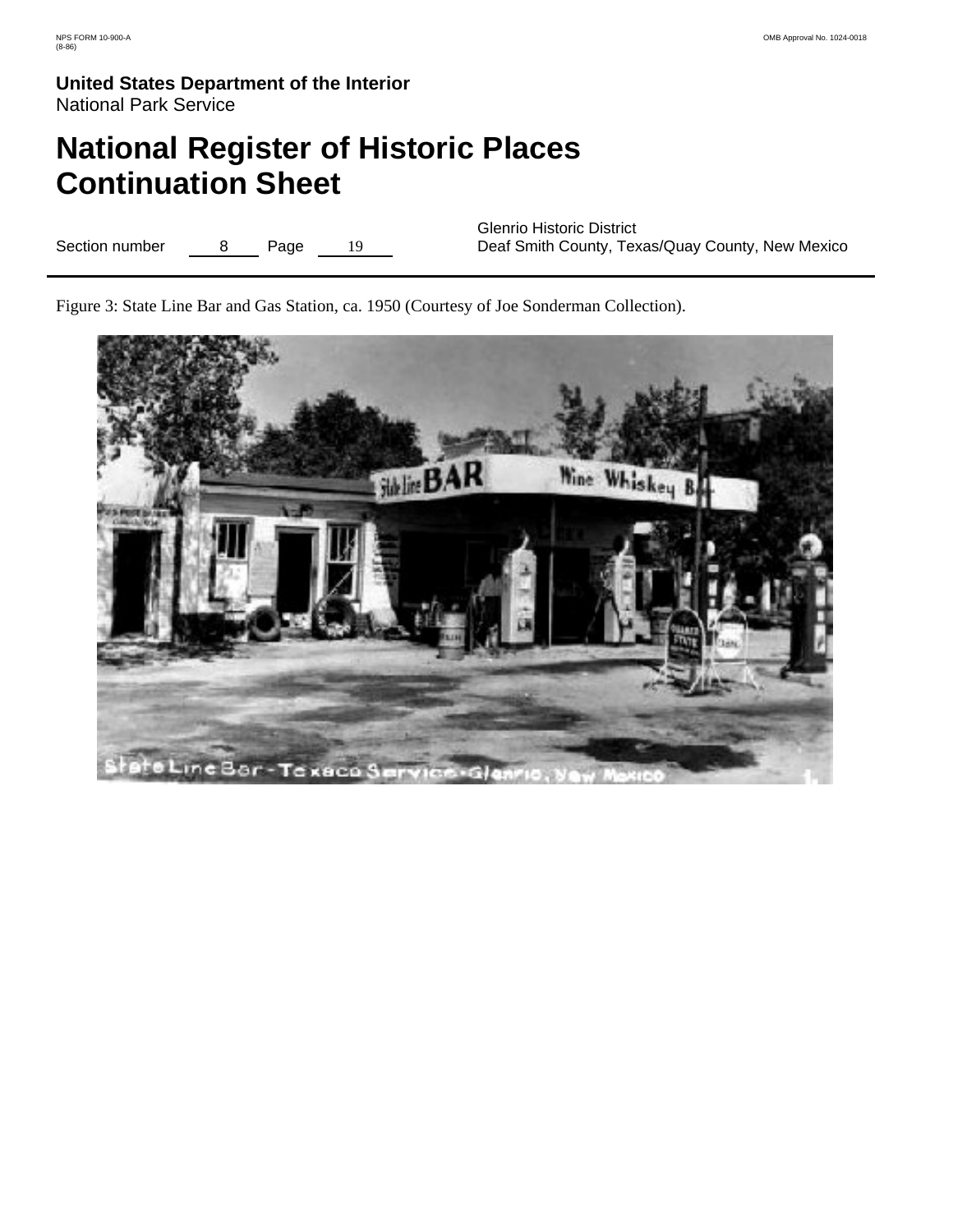# **National Register of Historic Places Continuation Sheet**

Section number  $\frac{8}{20}$  Page  $\frac{20}{20}$ 

Glenrio Historic District Deaf Smith County, Texas/Quay County, New Mexico

Figure 4: Postcard of the Texas Longhorn Motel and State Line Café, ca. 1965. (Courtesy of Joe Sonderman Collection).

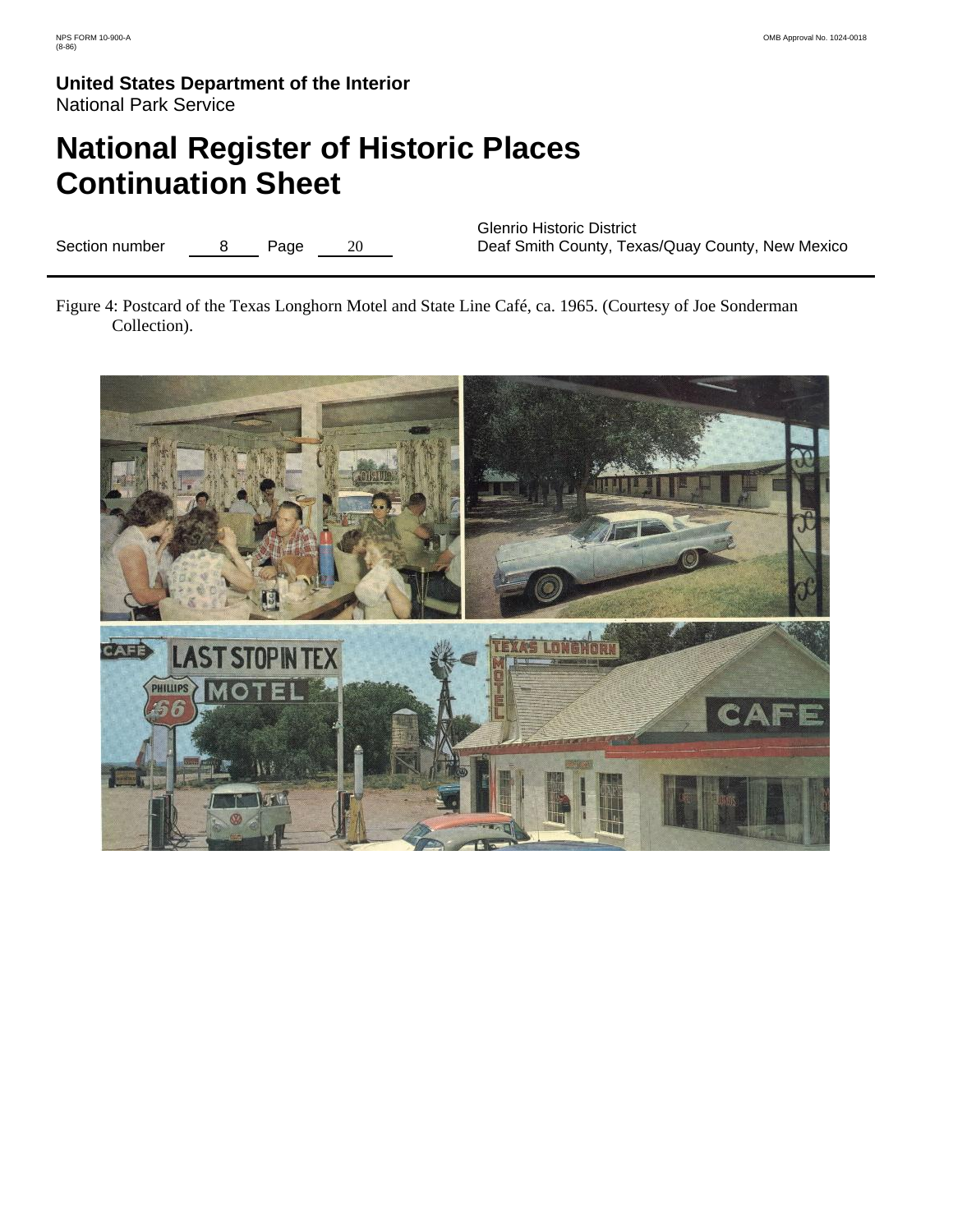# **National Register of Historic Places Continuation Sheet**

|                |      | <b>Glenrio Historic District</b>                 |
|----------------|------|--------------------------------------------------|
| Section number | Page | Deaf Smith County, Texas/Quay County, New Mexico |

### **BIBLIOGRAPHY**

Brownlee, Roxie. Amarillo, Texas. Telephone Interview. 1 July 2005.

- Cassity, Michael. *Route 66, National Historic Context Study*. National Park Service, Long Distance Trails Office, Santa Fe, New Mexico, 2004.
- *Deaf Smith County, Texas, The Land and the People, 1876-1981.* Deaf Smith Historical Society, Inc.: Hereford, Texas, 1982.
- Ehresman, Allen. Lubbock, Texas. Telephone Interview. 20 July 2005.
- Ferguson, John Paul. Modesto, California. Telephone Interview 28 June 2005.
- Kammer, David. *The Historic and Architectural Resources of Route 66 through New Mexico*. Prepared for the New Mexico Historic Preservation Division, 1992.
- "Locally Maintained Route 66: Glenrio to San Jon." National Register Nomination on file with the New Mexico Historic Preservation Division, 1993.
- Moncus, Mary Lynn. *Quay County, New Mexico, 1903-2003, A Pictorial History*. Donning Company, Publishers: Virginia Beach, Virginia, 2003.
- Rittenhouse, Jack D. *A Guide Book to Highway 66.* Private Printing, Los Angeles, 1946.
- Stanley, J. *The Glenrio, New Mexico Story.* Private Printing: Nazareth, Texas, 1973.

Wallis, Michael. *Route 66, The Mother Road*. New York: St. Martin's Griffin, 2001.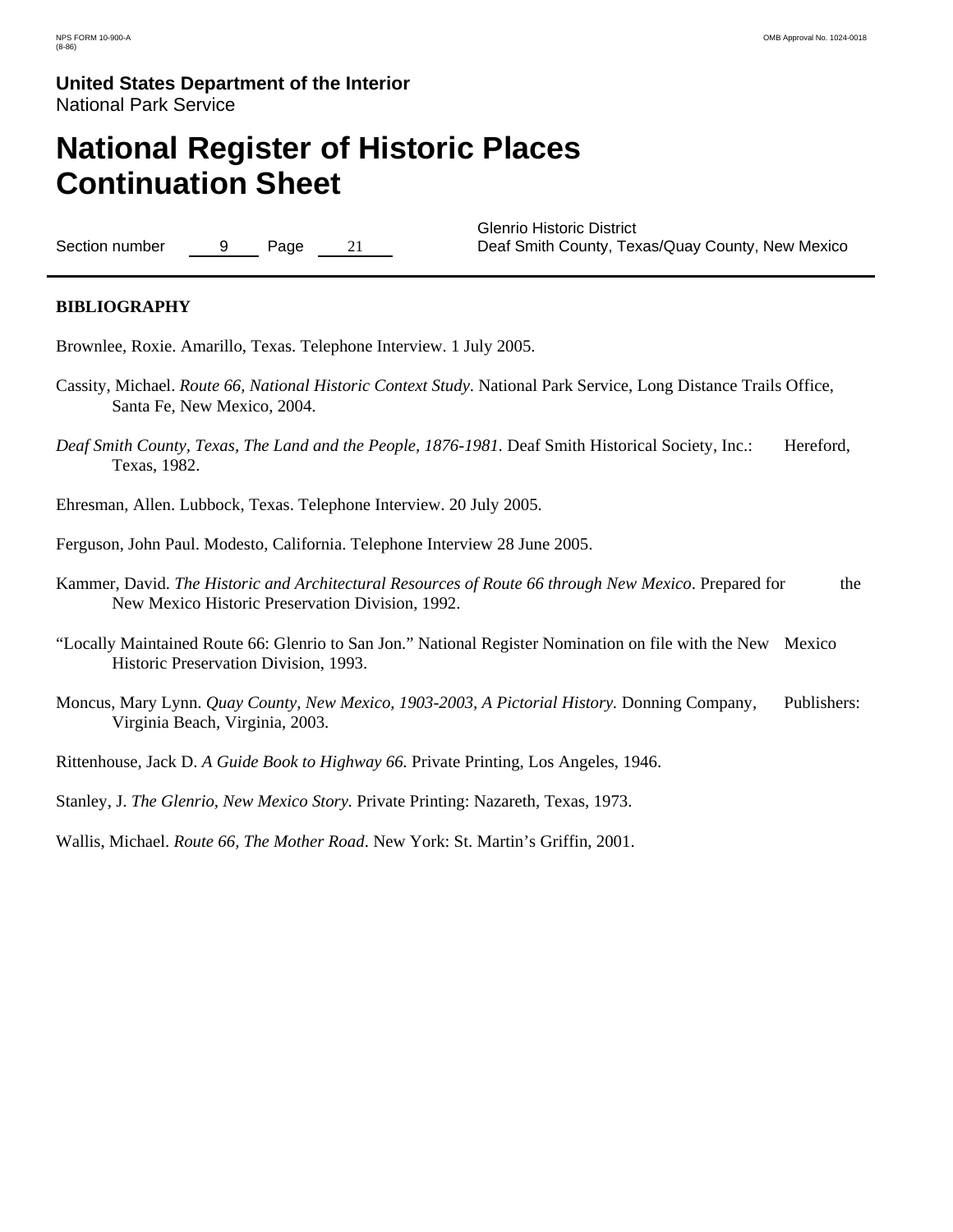# **National Register of Historic Places Continuation Sheet**

Section number 10 Page 22

Glenrio Historic District Deaf Smith County, Texas/Quay County, New Mexico

### **VERBAL BOUNDARY DESCRIPTION**

The boundary includes the roadbed of Route 66 and properties along the north side of the right-of-way. The district is bounded on the south by the south ROW of former US Highway 66. From the intersection of the south ROW and the state line, the boundary extends east 1200 feet, then north 640 feet along a wire fence, then west 2160 feet (crossing the state line), then south 640 feet to the south ROW, then 960 feet east along the south ROW to the point of beginning at the state line.

The Glenrio Historic District includes parts of Section 30, Township 7 North, Range 1 East in Deaf Smith County, Texas and parts of Section 17, Township 11 North and Range 37 East in Quay County, New Mexico. Within the plat of Glenrio in Quay County, New Mexico the boundary includes all of Blocks 1 and 2 and Parcels 1-8 in Block 3.

#### **VERBAL BOUNDARY JUSTIFICATION**

The boundary for the Glenrio Historic District includes all buildings and structures in the community which are associated with the roadbed of Route 66, as well as extant properties that predate the highway. All of the properties are oriented towards the original roadbed of Route 66 and there are no other contiguous properties to the east, west, or north. No other properties are historically associated with the community's prominence during the Route 66-era.